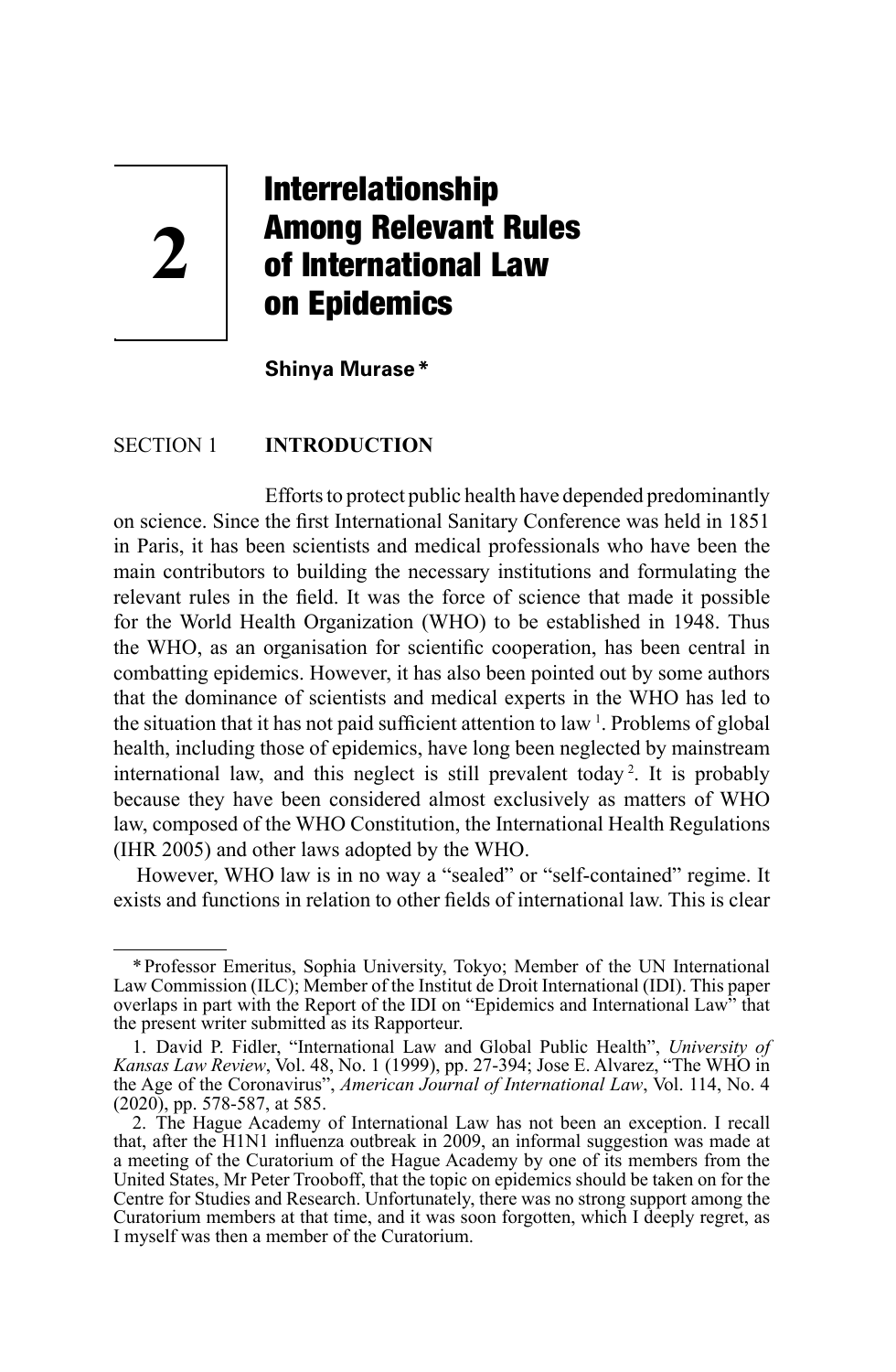from the IHR Article 57 (Relationship with other International Agreements), paragraph 1, which provides: "States Parties recognize that the IHR and other relevant international agreements should be interpreted so as to be compatible". It may be recalled that the World Trade Organization (WTO) Appellate Body stated in the 1996 *Gasoline* case that "the General Agreement is not to be read in clinical isolation from public international law" <sup>3</sup> . Likewise, the WHO law cannot stand by itself in *clinical* isolation from public international law. This is exactly the reason why we can and should contribute to placing international public health law within the framework of general international law. Thus the IHR needs to be supplemented by other rules of international law. Indeed, the core strength of international law on epidemics as a legal system lies in such an interrelationship that ensures coherence among the rules of international law.

The present paper reflects the fact that epidemics touch every facet of human life. In the past few decades, commentators have begun to recognise that epidemics will concern many specialised regimes of international law<sup>4</sup>. A determination of which rules of international law are implicated in any given situation is necessarily fact-dependent, and these commentaries do not purport to give an exhaustive analysis of every possible interaction. It would be necessary first to provide an overview of the main rules of various specialised regimes which are most likely to be implicated when a State or international organisation responds to an epidemic. The paper will then look at specific fields of international law such as international human rights law, international environmental law, international trade and investment law, international transport law, international law on peace and security, and international humanitarian law.

## SECTION 2 **PRINCIPLE OF INTERRELATIONSHIP**

In addressing the question of the interrelationship of legal norms, the work of the Study Group on the Fragmentation of International

<sup>3.</sup> WTO, Appellate Body report, *United States – Standards for Reformulated and Conventional Gasoline*, WT/DS2/AB/R, 29 April 1996, p. 17; See Shinya Murase, "Unilateral Measures and WTO Dispute Settlement", in Simon C. Tay and Daniel C. Esty (eds.), *Asian Dragons and Green Trade, Environment, Economics and International Law*, Times Academic Press, 1996, pp. 137-144.

<sup>4.</sup> See, for example, Fidler, above footnote 1, who provides an early overview of the interaction of the right to health with international trade law, international humanitarian law, arms control law, international human rights law, international labour law and international environmental law. A recent update, Armin von Bogdandy and Pedro A. Villarreal, "International Law on Pandemic Response: A First Stocktaking in Light of the Coronavirus Crisis", MPIL Research Paper Series, No. 2020-07, 26 March 2020, https://ssrn.com/abstract=3561650, pp. 16-25, focuses on human rights, international trade law, the UN Security Council's powers and the law of development finance, while noting that the list is non-exhaustive.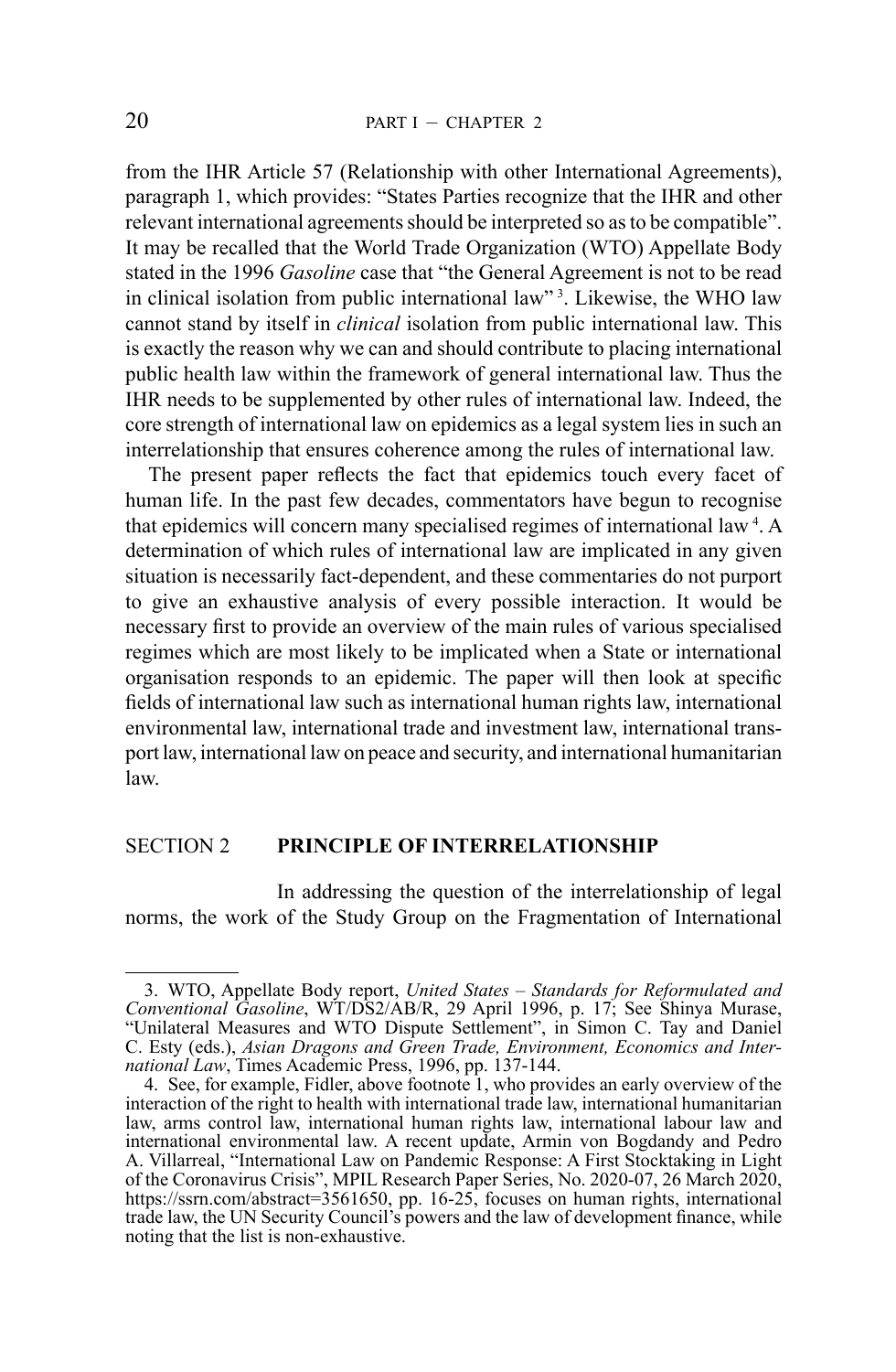Law: Difficulties Arising from the Diversification and Expansion of International Law<sup>5</sup> should first be noted. Any overlaps or conflicts arising from several conventions that may be applicable to the same subject matter may require coordination in the relevant context. In general, it is appropriate to follow the above conclusions from the Study Group on the *relationships of interpretation* (mutually supplementary) and the *relationships of conflict* (one prevailing over the other), as well as the *principle of harmonisation* (for a single set of obligations to the extent possible), though admittedly this process presents some difficulties <sup>6</sup>. It would be useful to clarify the various techniques in international law for addressing tensions between legal rules and principles, whether they relate to a matter of interpretation or a matter of conflict<sup>7</sup>.

When the rules of international law are formulated, interpreted and applied, and implemented in a complementary manner, the possibilities for avoiding or resolving conflicts between them will increase with a view to achieving multiple benefits and sustainable development<sup>8</sup>. Hence, in order to effectively protect public health from epidemics, it is crucial that consideration of the relevant rules of international law be undertaken in a mutually supportive manner, which can turn potential conflict in coordinating treaty provisions to coherence for the protection of public health. The principle of "presumption of conformity" is also stressed in this context.

The above analysis may be highlighted within the relevant rules set forth in the Vienna Convention on the Law of Treaties of 1969,<sup>9</sup> including Articles 30 and 31, paragraph 3 *(c)*, and the principles and rules of customary international law. Article 31, paragraph 3 *(c)*, is intended to guarantee a "systemic interpretation", requiring "any relevant rules of international law applicable in

<sup>5.</sup> Adopted by the International Law Commission at its fifty-eighth session, in 2006, and submitted to the General Assembly as a part of the Commission's report covering the work of that session (A/61/10, para. 251). The report appears in *Yearbook of the International Law Commission*, 2006, Vol. II, Part 2.

<sup>6.</sup> See *ibid*., pp. 177-178; see also Shinya Murase, ILC Fourth Report on the Protection of the Atmosphere, A/CN.4/705, 2017, paras. 8-92; Campbell McLachlan, "The Principle of Systemic Integration and Article 31 (3) (c) of the Vienna Convention", *International and Comparative Law Quarterly*, Vol. 54 (2005), p. 279.

<sup>7.</sup> *Yearbook of the International Law Commission*, 2006, Vol. II, Part 2, para. 251. See Conclusion (2) on "relationships of interpretation" and "relationships of conflict". See, for the analytical study, "Fragmentation of International Law: Difficulties Arising From the Diversification and Expansion of International Law", Report of the Study Group of the International Law Commission finalized by Martti Koskenniemi  $(A/\text{CN}.4/L.\overline{682}$  and Corr.1 and Add.1).

<sup>8.</sup> See ILC Draft Guidelines on the Protection of the Atmosphere, Guideline 9 on interrelationship among relevant rules, *Official Records of the General Assembly, Seventy-third session*, Supplement No. 10, Report of the International Law Commission, Seventieth session, 2018, Chapter VI, pp. 151-200; see also ILA Resolution on the Legal Principles Relating to Climate Change, Washington DC 2014 (Res. 2/2014), Draft Article 10 on Inter-relationship.

<sup>9.</sup> 1155 UNTS 18232, p. 331.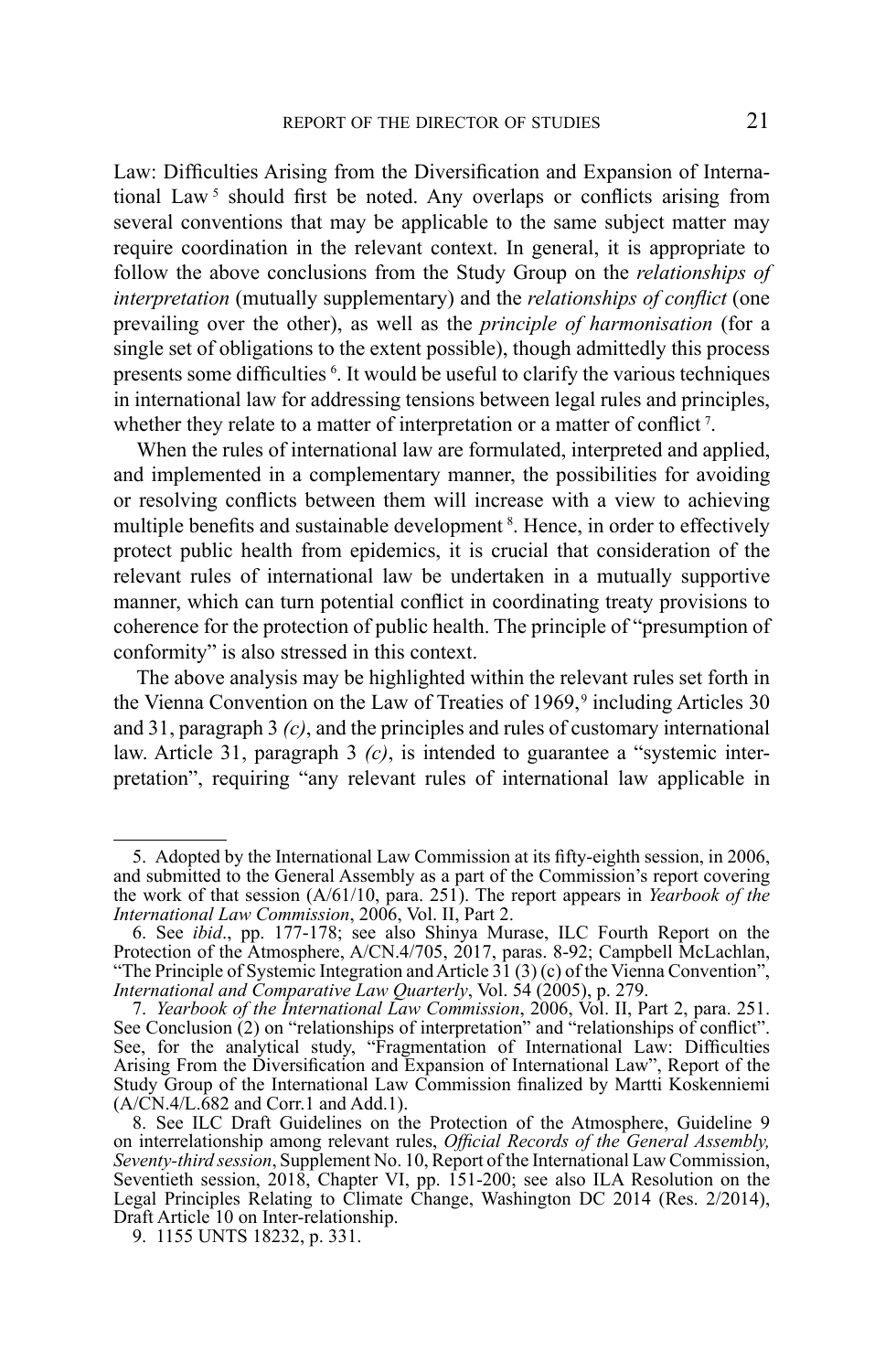the relations between the parties" to be taken into account  $10$ . In other words, Article 31, paragraph 3 *(c)*, of the 1969 Vienna Convention emphasises both the "unity of international law" and "the sense in which rules should not be considered in isolation of general international law" 11. Article 30 of the 1969 Vienna Convention provides rules to resolve a conflict, if the above principle of systemic integration does not work effectively in a given circumstance. Article 30 provides for conflict rules of *lex specialis* (para. 2), of *lex posterior* (para. 3) and of *pacta tertiis* (para. 4)<sup>12</sup>. Paragraph 1 addresses three kinds of legal processes, namely the identification of the relevant rules, their interpretation and their application. The phrase "and with a view to avoiding conflicts" at the end of the sentence signals that "avoiding conflicts" is among the principal purposes of the paragraph.

In considering interrelationship, particular attention should be given first to human rights law. It may be recalled, from the viewpoint of interrelationship, that many of the human rights norms overlap with those of public health law, leading to the synergies between the two, some other human rights norms may come in conflict with the latter, requiring adequate coordination. It must be stressed once again that coordination between these bodies of law cannot come at the cost of derogations to human rights obligations beyond those permitted by international law. Thus, apart from human rights law, the relevant laws to be highlighted in this section are: (1) international environmental law, (2) international trade law, (3) international investment law, (4) international transport law, and (5) law on security and armed conflict, as described in detail in this section.

It would also be necessary to refer to situations in which States wish to develop new rules. It is thus important to signal a general desire to encourage States, when engaged in negotiations involving the creation of new rules, to take into account the systemic relationships that exist between rules of international law relating to health and rules in other legal fields.

# SECTION 3 **INTERNATIONAL HUMAN RIGHTS LAW**

It is necessary at the outset to confirm that respect for human rights is a fundamental rule of international law, even when an epidemic

<sup>10.</sup> See, e.g., WTO, Appellate Body report, *United States — Import Prohibition of Certain Shrimp and Shrimp Products*, WT/DS58/AB/R, 6 November 1998, para. 158. See also *Al-Adsani* v. *the United Kingdom*, Application No. 35763/97, ECHR 2001-XI, para. 55.

<sup>11.</sup> McLachlan, above footnote 6; O. Corten and P. Klein (eds.), *The Vienna Conventions on the Law of Treaties: A Commentary*, Vol. 1, Oxford University Press, 2011, pp. 828-829.

<sup>12.</sup> *Ibid*., pp. 791–798.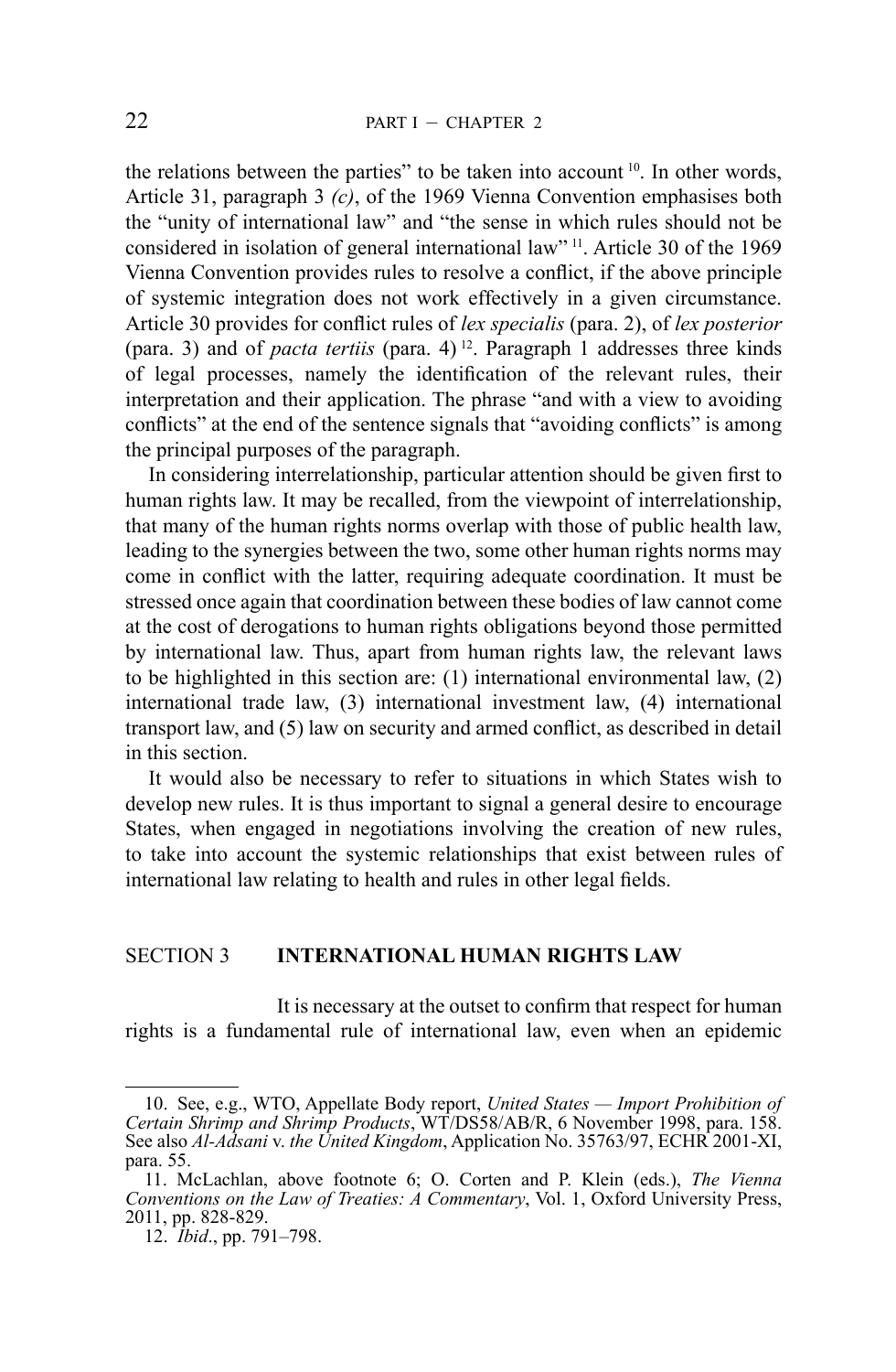occurs. It must also be ascertained that the rules of international health law and those of international human rights law must be identified, interpreted, applied and implemented in an integrated manner <sup>13</sup>. It is also noted that there must be no further derogations than that already allowed under existing treaties. Thus the WHO IHR mandates full respect of the "dignity, human rights and fundamental freedoms" (Arts. 3 and 32).

The International Covenant on Economic, Social and Cultural Rights (ICESCR) 14 provides certain relevant rights. It does not provide for derogations, though there is a general provision on limitations (Art. 4). The right to health is guaranteed under ICESCR Article 12 and includes access to health facilities, goods and services, and "the prevention and treatment and control of epidemic . . . diseases" (Art. 12 (2)  $(c)$ ) <sup>15</sup>. This includes "the implementation" or enhancement of immunization programs and other strategies of infectious disease control" 16. The Human Rights Council has further stressed "the responsibility of States to ensure access to all, without discrimination, of medicines, in particular essential medicines" 17. Article 2 (2) obliges States to guarantee the rights "without discrimination of any kind as to race, colour, sex, language, religion, political or other opinion, national or social origin, property, birth or other status". It is observed that "other status" may be relevant, for example, to not discriminate on the basis of age <sup>18</sup>. The CESCR's General Comment 14 on the Rights to the Highest Attainable Standard of Health  $(Art. 12)$ <sup>19</sup> emphasises that the term "progressive realization" used in Article 2 (1) of the ICESCR should be interpreted as meaning that "States parties have a specific and continuing obligation to move as expeditiously and effectively as possible towards the full realization of article 12" (para. 31).

<sup>13.</sup> See Resolution 2 of the International Law Association (ILA) Kyoto Conference adopted on 13 December 2020, para. 4. Resolution 2 Kyoto 2020 Global Health Law FINAL.pdf (160KB); von Bogdandy and Villarreal, above footnote 4, pp. 17-20.

<sup>14.</sup> 170 States parties, as of 1 February 2020.

<sup>15.</sup> Committee on Economic, Social and Cultural Rights, General Comment No. 14, para. 16. See also Benjamin Mason Meier and Larissa Mori, "The Highest Attainable Standard: Advancing a Collective Human Right to Public Health", *Columbia Human Rights Law Review*, Vol. 37 (2005), pp. 113-115.

<sup>16.</sup> CESCR General Comment No. 14: The Right to the Highest Attainable Standard of Health, para. 16.

<sup>17.</sup> Human Rights Council Resolution 12/24: Access to Medicine in the Context of the Right of Everyone to the Highest Attainable Standard of Physical and Mental Health, para. 2.

<sup>18.</sup> Adina Ponta, "Human Rights Law in the Time of the Coronavirus", *ASIL Insights* [blog of the *American Society of International Law*], Vol. 24, No. 5 (20 April 2020), p. 5, https://www.asil.org/insights/volume/24/issue/5/human-rights-law-timecoronavirus. See Office of the United Nations High Commissioner on Human Rights, " 'Unacceptable': UN Expert Urges Better Protection of Older Persons Facing the Highest Risk of the COVID-19 Pandemic", 27 March 2020.

<sup>19.</sup> CESCR General Comment No. 14, E/C.12/200/4. https://www.refworld.org/ pdfid/4538838d0.pdf.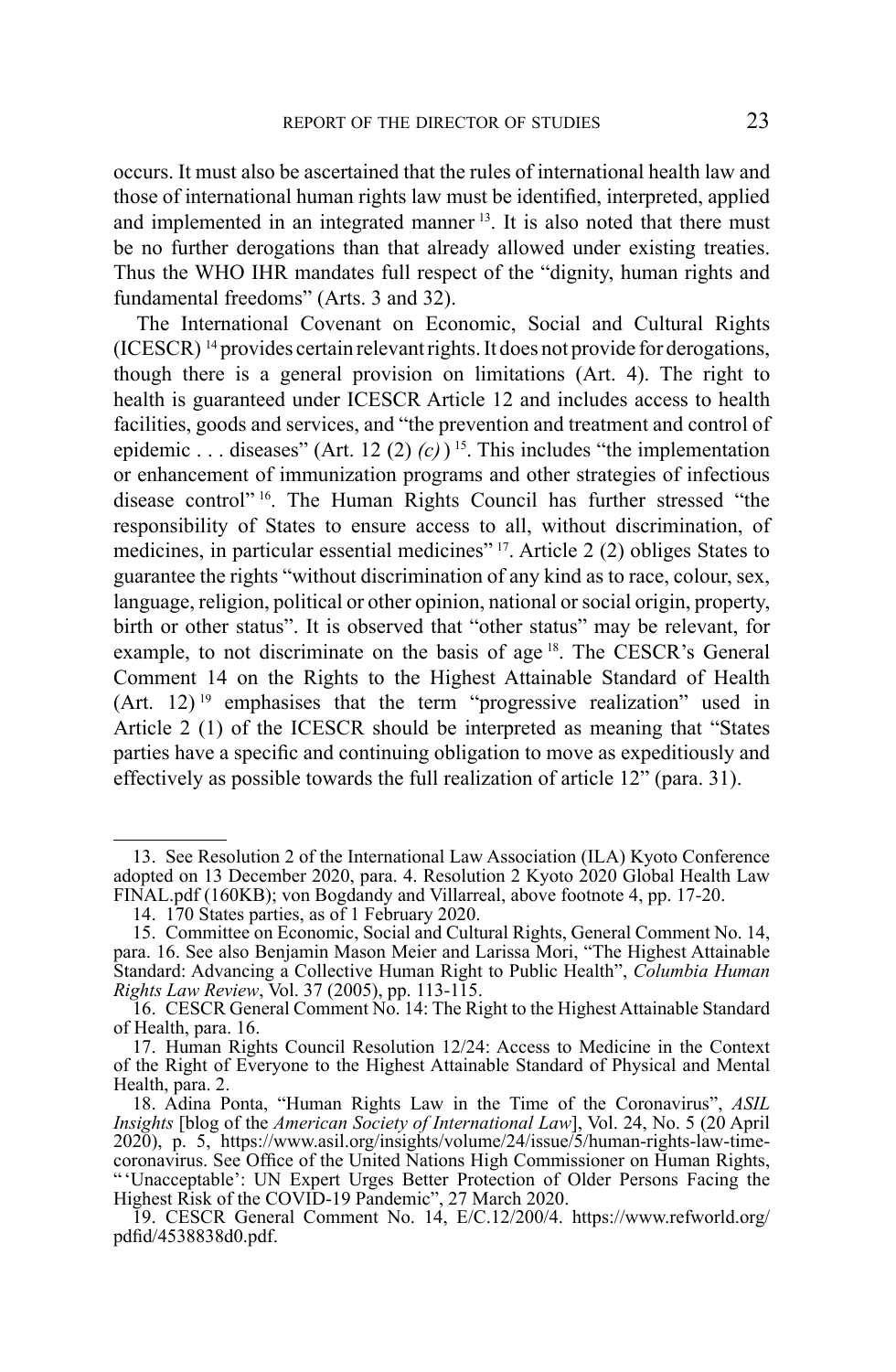Obviously, there are certain "limitations" built in to the human rights treaties 20, as well as "derogations" that are permitted in the extraordinary situations of epidemics. Most notably, Article 4 (1) of the International Covenant on Civil and Political Rights (ICCPR) 21 provides for a public emergency exception in which a human right can be temporarily suspended or restricted. The derogations are recognised on five conditions, namely, that (1) the State must officially proclaim a state of emergency  $^{22}$ , and that the measures must be (2) "necessary" and (3) "proportionate", to be applied (4) in a manner of "non-discrimination", and also (5) in conformity with other international law obligations of the State (such as those in regional human rights conventions to which the State is a party)<sup>23</sup>. Principles of necessity, proportionality and non-discrimination must be assessed very carefully in accordance with the circumstance and context of the emergency situation in question. First, the measures taken must satisfy the principle of necessity, meaning that they are required in the circumstances, where there are no alternatives. The measures must be strictly limited in "duration, geographical coverage and material scope" <sup>24</sup>. Second, it is also required for the measures to satisfy the principle of proportionality, that they are limited to the extent strictly required by the exigencies of the situation. Due to the exceptional character of the emergency measures, protected values (human rights and public safety) must be carefully considered 25. Third, any measures imposed must respect the principle of nondiscrimination and must not involve any discrimination "solely on the ground of race, colour, sex, language, religion or social origin" 26. Fourth, it must be noted that: "No declaration of a state of emergency made pursuant to Article 4, paragraph 1, may be invoked as justification for a State party to engage itself, contrary to Article 20, in propaganda for war, or in advocacy of national, racial or religious hatred that would constitute incitement to discrimination, hostility or violence"<sup>27</sup>.

There are a number of rights under ICCPR that may be affected by emergency measures. Article 12 (3) provides for the "right to liberty of movement", which

<sup>20.</sup> Articles 12, 18, 19, 21 and 22 of the ICCPR.

<sup>21.</sup> As of 1 February 2020, there are 173 State parties to ICCPR.

<sup>22.</sup> A declaration of a national state of emergency must be justified as a governmental response to an extraordinary situation posing a fundamental threat to the State. Ponta, above footnote 18.

<sup>23.</sup> No derogation is permitted for certain human rights that need absolute protection, including the right to life (ICCPR, Art. 4 (2)). The State must officially and promptly inform the international community about the measures taken  $(ICCPR, Art. 4 (3))$ . See also the Siracusa Principles, promulgated by the Commission on Human Rights  $(E/CN.4/1985/4)$ , particularly paras. 10, 25 and 26.

<sup>24.</sup> CCPR General Comment 29, Article 4: Derogations during a State of Emergency, adopted on 29 July 2001, para. 4.

<sup>25.</sup> *Ibid*., para. 4.

<sup>26.</sup> *Ibid*., para. 8.

<sup>27.</sup> *Ibid.*, para. 13 *(e)*.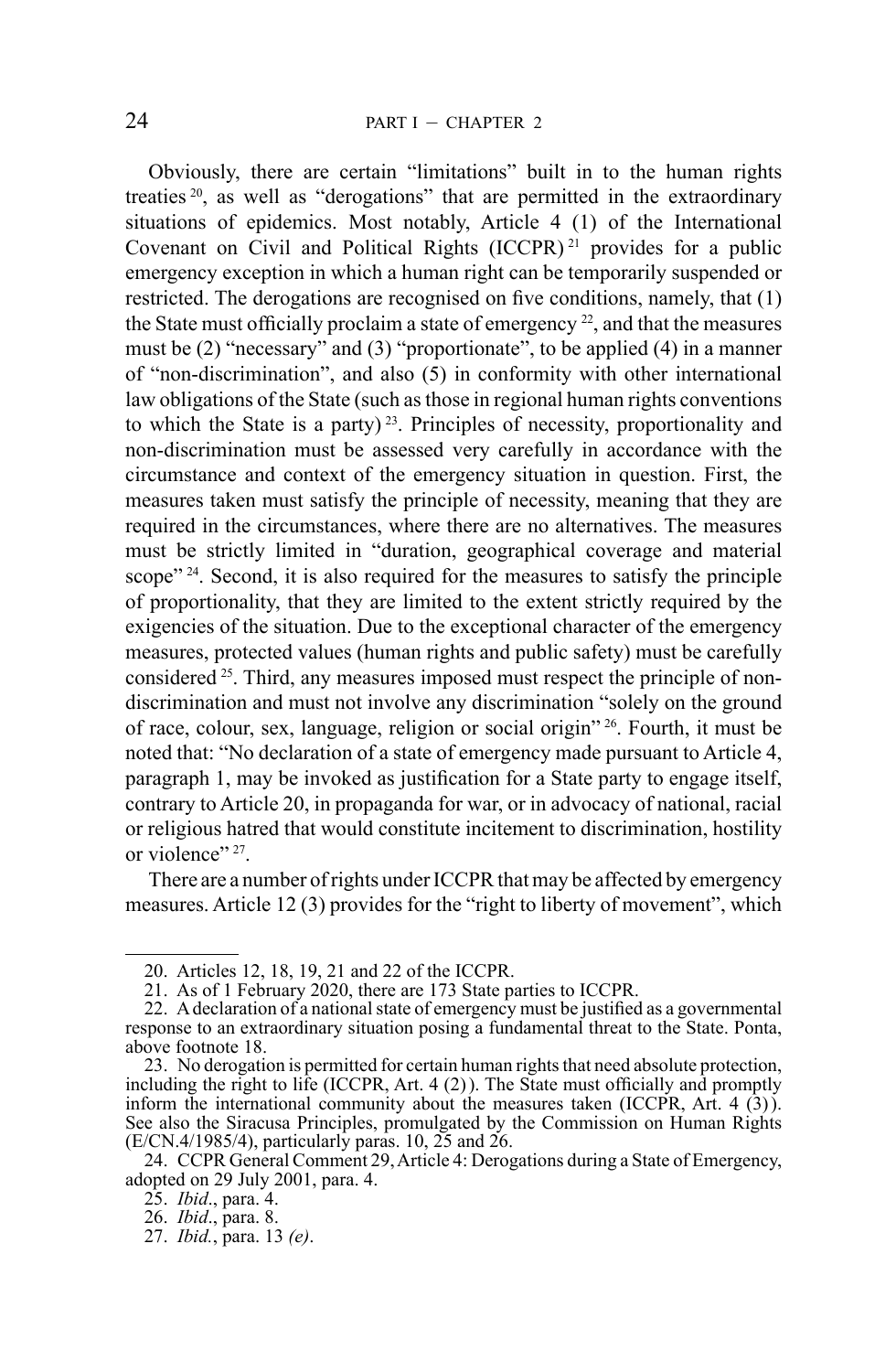"shall not be subject to any restrictions except those which . . . are necessary to protect . . . public health, or the rights and freedoms of others . . .". The "classic" non-pharmaceutical interventions such as quarantine, isolation, social distancing, travel bans and curfews should be no more restrictive than necessary and should be based in evidence (sometimes the isolation of persons with an illness would be more justifiable than the curfew of the general population). It should be noted in this context that the needs of some populations must be considered in this context, such as the needs of differently abled persons who may require assistance from care providers and should not be isolated in the context of quarantine, or under any circumstances. The measures may be implemented progressively from "voluntary isolation" to "quarantine" and eventually "social distancing in parts or the whole of a country" (or *cordons sanitaires*)<sup>28</sup>. Nonetheless, international travel bans must take into account every person's right to leave any country (Art. 12 (2)) and the right to enter his own country (Art. 12 (4)).

Freedoms of opinion and expression under ICCPR Article 19 are not listed as non-derogable rights in the state of emergency, but it is generally considered that derogation might not be possible because of the condition of necessity  $29$ . Freedom of the press may be included as a corollary of this freedom, with certain inherent limitations. Freedoms of thought, conscience and religion under Article 18 are non-derogable, but the freedom to *manifest* one's religion may be limited for emergency public health reasons under Article 18 (3) by which the bans on mass gatherings in churches, mosques and temples may be imposed as necessary.

The legislative and regulatory frameworks that States have implemented to fight against epidemics are being scrutinised from the viewpoint of compatibility with international human rights norms, which must be examined carefully to establish whether the measures taken have been "proportionate" to the evaluated risk, "necessary" and applied in a "non-discriminatory" way, citing the "best practices" and "concerns" of those measures 30.

It should be noted that the territorial scope of the human rights obligations of States in the context of epidemics has been extended. As stated by the Inter-American Court for Human Rights in the advisory opinion requested by the

<sup>28.</sup> Von Bogdandy and Villarreal, above footnote 4; Lawrence Gostin and Benjamin E. Berkman, "Pandemic Influenza: Ethics, Law, and the Public's Health", *Administrative Law Review*, Vol. 59, No. 1 (2007), pp. 121-175 at 171; A. Wilder-Smith and David Freedman, "Isolation, Quarantine, Social Distancing and Community Containment: Pivotal Role for Old-Style Public Health Measures in the Novel Coronavirus (2019 nCoV) Outbreak" *Journal of Travel Medicine*, Vol. 27, No. 2 (2020).

<sup>29.</sup> CCPR, General Comment 34, Article 19: Freedoms of Opinion and Expression, para. 5.

<sup>30.</sup> Liora Lazarus *et al.*, "A Preliminary Human Rights Assessment of Legislative and Regulatory Responses to the COVID-19 Pandemic across 11 Jurisdictions", Bonavero Report No. 3/2020, 6 May 2020, Oxford University.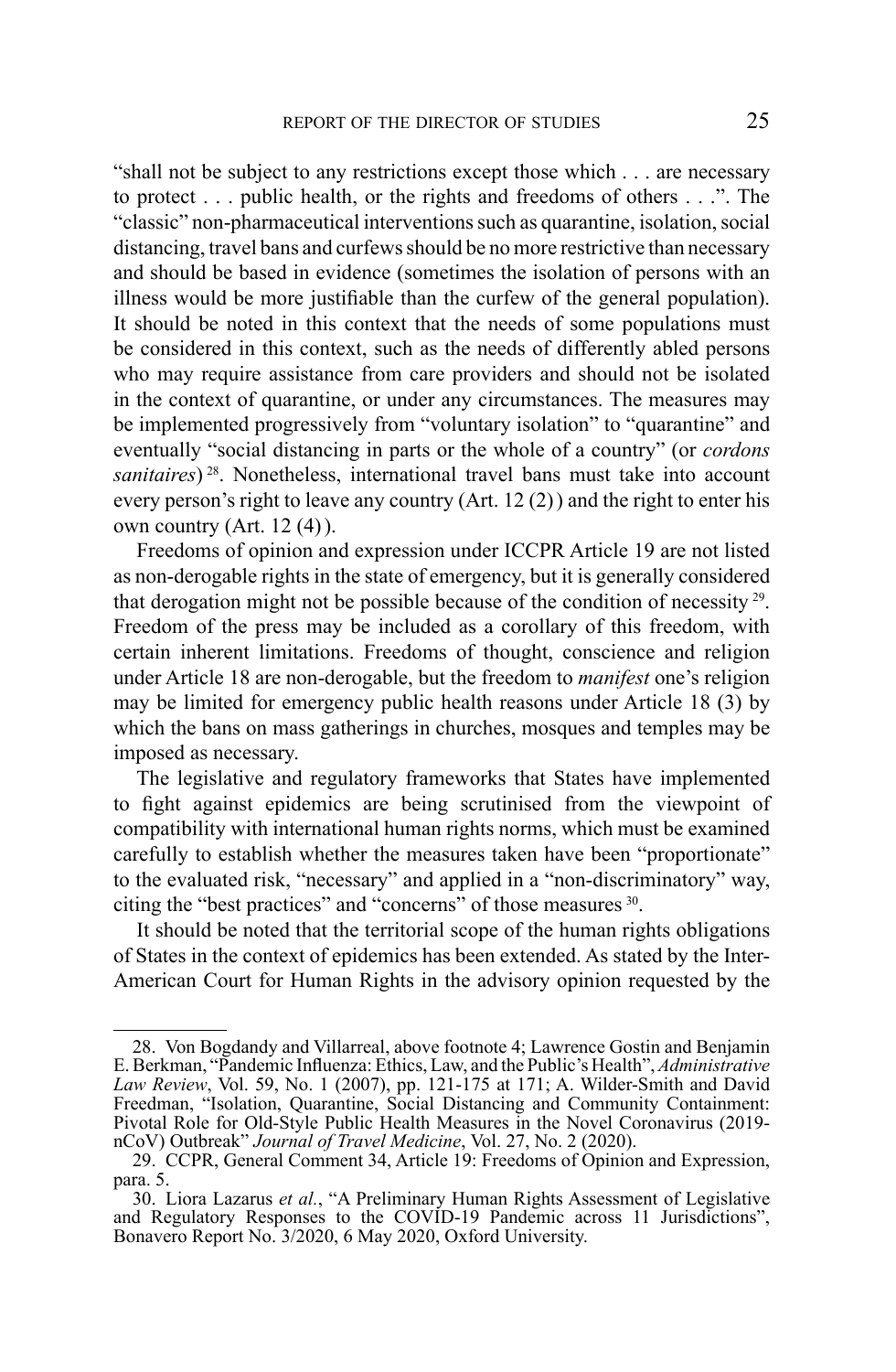Republic of Colombia (2017): "the States Parties to the American Convention [on Human Rights] should not act in a way that hinders other States Parties from complying with their obligations under this treaty. This is important not only with regard to acts and omissions outside its territory, but also with regard to those acts and omissions within its territory that could have effects on the territory or inhabitants of another State"<sup>31</sup>. The Committee on Economic, Social and Cultural Rights issued a "Statement on the Covid-19 Pandemic and Economic, Social and Cultural Rights" in which it stated that:

"State parties have extraterritorial obligations related to global efforts to combat COVID-19. In particular, developed States should avoid decisions, such as imposing limits on the export of medical equipment, resulting in obstructing access to vital equipment to the world's poorest victims of the pandemic. Moreover, state parties shall make sure that unilateral border measures do not hinder the flow or [*sic*] necessary and essential goods, particular staple foods and health equipment. Any restriction based on the goal for securing national supply shall be proportionate and take into consideration the urgent needs of other countries."<sup>32</sup>

#### SECTION 4 **INTERNATIONAL ENVIRONMENTAL LAW**

Public health has an intrinsic link with the environment. Direct and indirect river and maritime pollution, climate change, depletion of the ozone layer, deforestation, desertification and biodiversity loss have all been cited by scientists as possible causes of epidemics. The WHO's strategy on health, environment and climate change notes that at least 13 million deaths each year (a quarter of all deaths and disease burden) are due to known avoidable environmental risks 33. The UN Environmental Assembly of the UNEP recognised in its Resolution 3/4 of 6 December 2017 on "Environment and Health" "the substantial risk posed by climate change to health" (para. 18) and the "the likely increased risks of vector-borne diseases due to climate change" (para. 19). The same resolution recognised that "biodiversity loss is a health risk multiplier" (para. 23) and that "human, animal, plant and ecosystem health are interdependent, and emphasizes in that regard the value of the 'One Health' approach, an integrated approach that fosters cooperation between environmental conservation and the human health, animal health

<sup>31.</sup> Advisory Opinion OC-23/17 (15 November 2017), para. 94, available at https:// www.corteidh.or.cr/docs/opiniones/seriea\_23\_ing.pdf.

<sup>32.</sup> 24 May 2020, available at https://brill.com/view/journals/hrlr/9/1/article-p135\_ 135.xml?language=en.

<sup>33.</sup> https://apps.who.int/gb/ebwha/pdf\_files/WHA72/A72\_15-en.pdf?ua=1.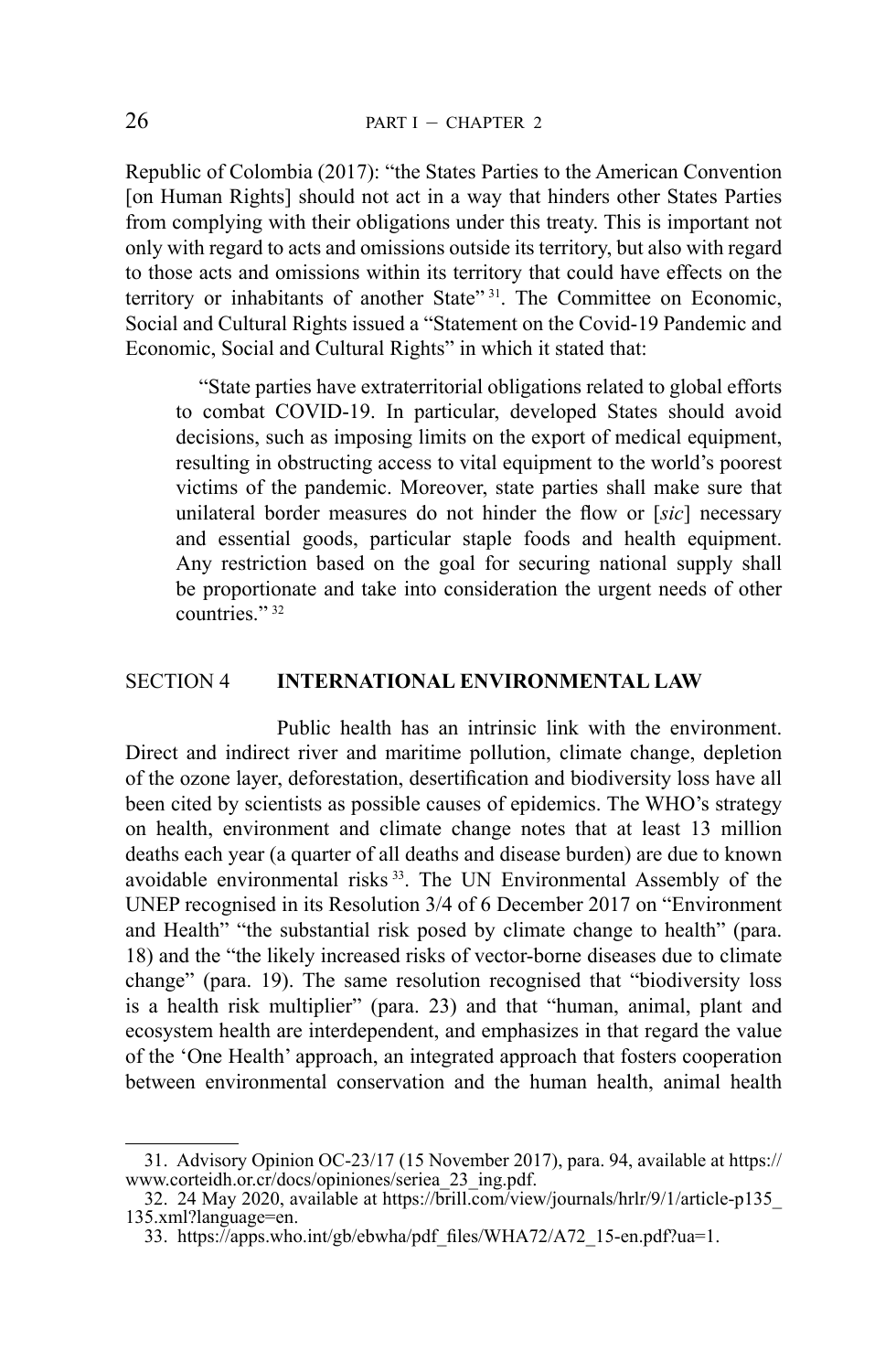and plant health sectors" (para. 24)<sup>34</sup>. Thus, improving the quality of the environment leads to an increased protection of human health. It is for this reason that multilateral environmental instruments refer to the "human environment"<sup>35</sup> rather than the "natural environment", or the environment itself. While protecting human health is not the only objective of international environmental law, it ranks as one of the most important goals of this body of international law. Thus international health law needs to be integrated with international environmental law in a systemic and harmonious manner in the identification, interpretation, application and implementation of the relevant norms 36.

The obligation of "due diligence" is one of the core principles of international environmental law  $37$  and of international law in general  $38$ . This principle is also the basic principle of international law regarding response to epidemics. It should be noted that in the field of epidemics, the "due diligence" obligation is not limited to the subjective capability of each State and of its discretion, but it is "objectified" by the reference to objective standards of conduct as laid down in the WHO IHR, human rights treaties and under customary international law. Closely related to the "due diligence" obligation is the precautionary principle 39. An early elucidation from the UN's 1982 World Charter for Nature is instructive. Article 11 *(b)* provides that "[a]ctivities which are likely to pose a significant risk to nature shall be preceded by an exhaustive examination; their proponents shall demonstrate that expected benefits outweigh potential damage to nature, and where potential adverse effects are not fully understood, the activities should not proceed". As noted in paragraph 1, the environment is understood to comprise human health, and thus States should consider it when applying the precautionary principle. This may interact with the obligation under general principles of international law to perform an environmental

<sup>34.</sup> UNEP/EA.3/Res.4 (30 January 2018), https://wedocs.unep.org/bitstream/ handle/20.500.11822/30795/UNEA3\_4EN.pdf?sequence=1&isAllowed=y. The present author similarly proposes a holistic, "one atmosphere" approach in his work of the ILC on the Protection of the Atmosphere, integrating transboundary air pollution and global climate change. See his First Report, A/CN.4/667, 2014, para. 27.

<sup>35.</sup> Thus the most important instrument adopted at the beginning of international environmental law was the 1972 Stockholm Declaration of Human Environment. See also the IDI resolution of 1989 on "Environment", Article 2 of which provides that: "[E]very human being has the right to live in a *healthy environment*" (emphasis added).

<sup>36.</sup> Fidler, above footnote 1, pp. 38-39; see also, Alan Boyle, "Relationship Between International Environmental Law and Other Branches of International Law", in Daniel Bodansky *et al.* (eds.), *The Oxford Handbook of International Environmental Law*, Bodansky *et al.* (eds.), *The Oxford Handbook of International Environmental Law*, Oxford University Press, 2007, pp. 125-146.

<sup>37.</sup> The *Trail Smelter* arbitral award, 1941, United Nations, 3 RIAA 1907f, 1965.

<sup>38.</sup> *Corfu Channel Case*, Judgment of 9 April 1949, *ICJ Reports 1949*, p. 22.

<sup>39.</sup> Meinhard Schröder, "Precautionary Approach/Principle", in Rüdiger Wolfrum (ed.), *Max Planck Encyclopedia of Public International Law*, Oxford University Press, 2014.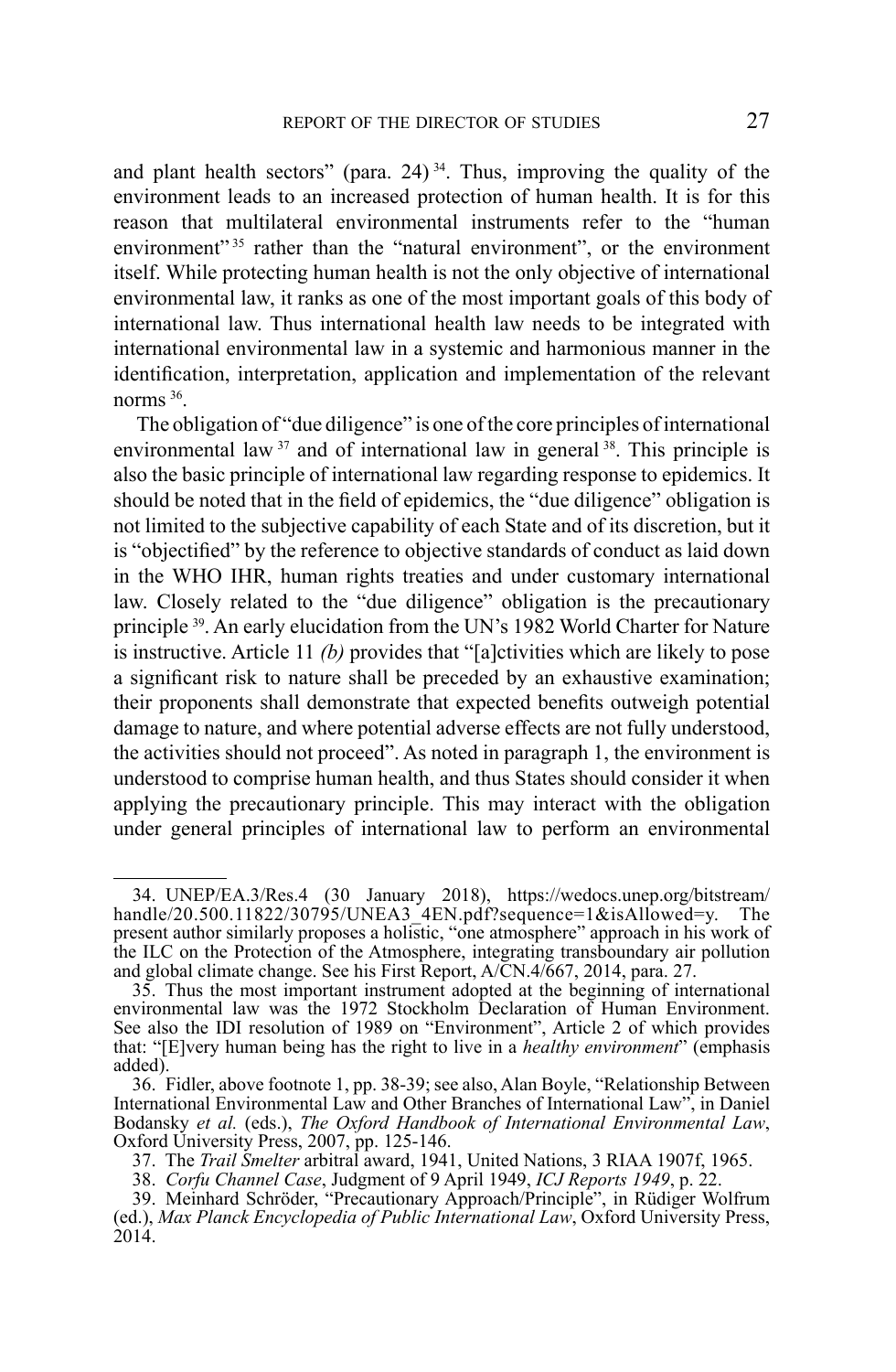impact assessment in situations of transboundary environmental harm if such harm would detrimentally affect human health in other States <sup>40</sup>.

Degrading situations of biodiversity are closely related to the spread of epidemics, and thus public health law should be integrated with biodiversity law. This paragraph focuses on the spread of communicable diseases which can be attributed to biodiversity. As the Director-General of the WHO has noted, "biodiversity can sometimes be a source of pathogens and, when unsustainably managed, can exacerbate negative health outcomes. Thus the interactions between people and biodiversity can strongly influence population health, livelihoods, and the sustainability of public health interventions"<sup>41</sup>. The Conference of Parties to the Convention on Biological Diversity (CBD) has echoed this sentiment, encouraging States to research the "relationships between biodiversity, ecosystem degradation and infectious disease emergence" 42. The CBD Conference of Parties further urged States to "consider health-biodiversity linkages in environmental impact assessments, risk assessments and strategic environmental assessments<sup>" 43</sup>. Biodiversity law is also relevant to the governance of treatments, vaccines and diagnostics to address epidemics, for example through its relevance to the sharing of genetic materials from pathogens 44.

The Cartagena Protocol on Biosafety to the CBD has aims to protect biodiversity from the impact of living modified organisms "taking also into account risks to human health" 45. Commentators have noted that "widespread

mitigate the potential emergence of new pathogens".<br>43. CBD COP XII/6 (footnote 65) para. 4 (d).

<sup>40.</sup> *Case Concerning Pulp Mills on the River Uruguay (Argentina v Uruguay)*, Judgment [2010], *ICJ Reports 2010*, p. 78, para. 193: "[I]t may now be considered a requirement under general international law to undertake an environmental impact assessment where there is a risk that the proposed industrial activity may have a significant adverse impact in a transboundary context, in particular, on a shared resource."

<sup>41.</sup> WHO (Report of the Director-General), "Health, Environment and Climate Change: Human Health and Biodiversity", 29 March 2018, A71/11, para 4. See generally Cristina Romanelli *et al.*, *Connecting Global Priorities: Biodiversity and Human Health*, WHO and CBD, 2015.

<sup>42.</sup> CBD Conference of Parties, "Biodiversity and Human Health" (14 December 2016), UN Doc. CBD/COP/DEC/XIII/6, para. 6 *(a)*. See also annex, "Information on Health-Biodiversity Linkages", para. *(e)*, which recommends promoting "an integrated . . . approach to the management of ecosystems, associated human settlements and livestock, minimizing unnecessary disturbance to natural systems and so avoid or

<sup>44.</sup> See, for example, the Preamble to the Nagoya Protocol, which notes the "importance of ensuring access to human pathogens for public health preparedness and response purposes". Also Sam F. Halabi and Rebecca Katz, *Viral Sovereignty and Technology Transfer: The Changing Global System for Sharing Pathogens for Public Health Research*, Cambridge University Press, 2020, https://www.cambridge.org/core/

books/viral-sovereignty-and-technology-. 45. Cartagena Protocol on Biosafety to the Convention on Biological Diversity, adopted 29 January 2000, entered into force 11 September 2003, 2226 UNTS 208, Article 1.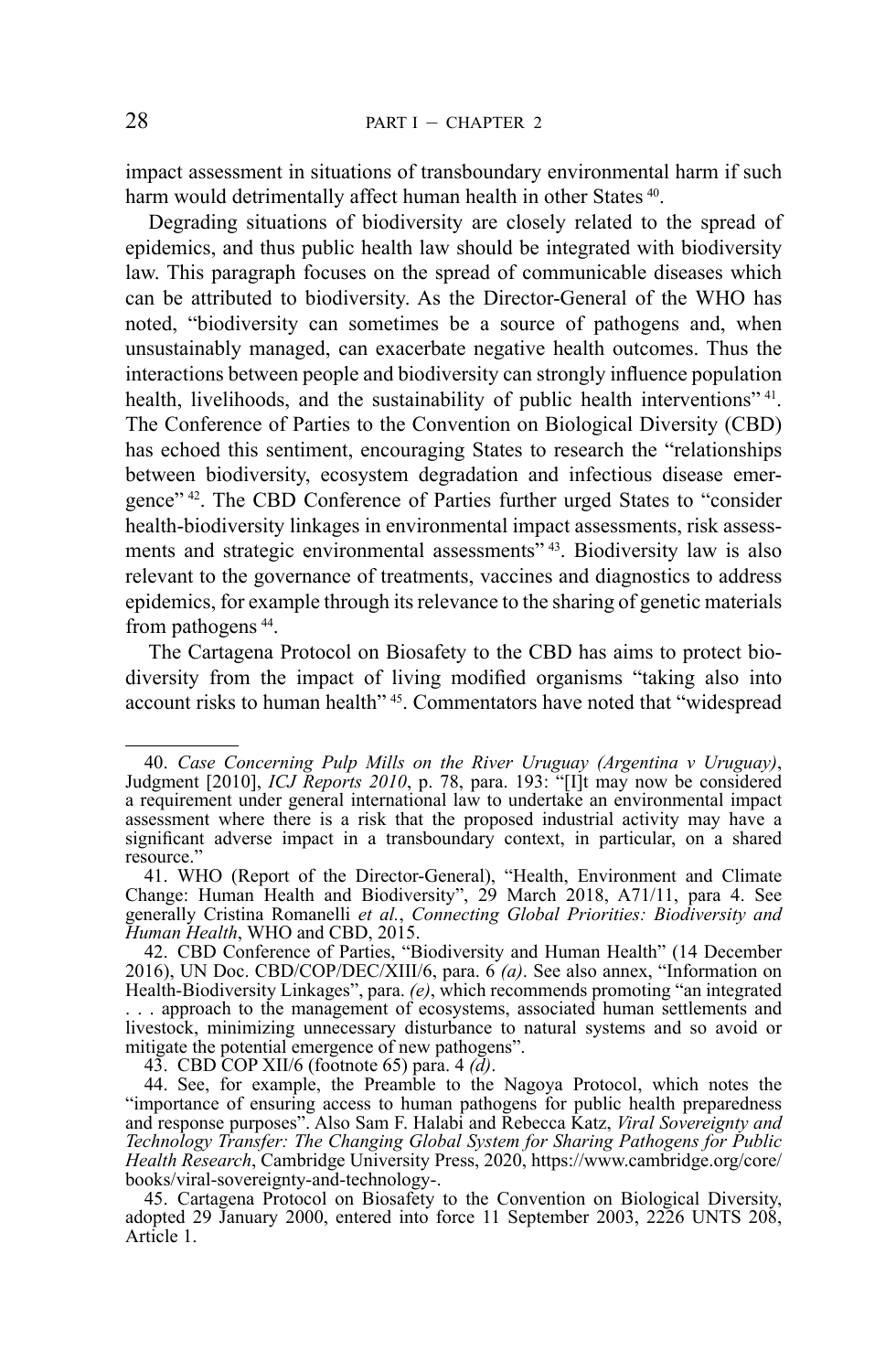agreement that protection against indirect effects on human health, i.e. resulting from effects on biological diversity, is part of the objective of the Protocol<sup>"46</sup>. The Nagoya-Kuala Lumpur Supplementary Protocol to the Cartagena Protocol, which establishes guidelines on domestic law approaches to liability and redress, requires consideration of an "adverse effect" to include damage to human health  $47$ . There is an emerging recognition that intentional and unintentional interference with biodiversity can negatively impact human health through the spread of communicable disease, and that such interference may be restricted through international law.

Scientific studies reveal that the human-animal contact in some regions can contribute to epidemics, though this is not related to biodiversity *per se* but zoonotic diseases (zoonosis, transfer from animals to humans). The UNEP 2016 Report points out that "some emerging diseases have enormous impacts. Human immune deficiency virus (HIV and AIDS), highly pathogenic avian influenza (bird flu), bovine spongiform encephalopathy (mad cow disease), and Ebola are well-known examples of particularly harmful emerging zoonoses. Outbreaks of epidemic zoonoses typically occur intermittently. Epidemic zoonoses are often triggered by events such as climate changes, flooding and other climate events, and famines". The International Union for the Conservation of Nature (IUCN) World Congress adopted a resolution in November 2004, noting that "recent outbreaks of zoonotic diseases . . . such as SARS, Ebola, West Nile Virus and Avian Influenza, pose a serious threats to human and animal health . . ." and that "the health threat posed by the movement of millions of live animals and animal parts through markets annually within the global wildlife trade has not yet been recognized, and that efforts to regulate this trade fall far short of the imperative for action"<sup>48</sup>. States are trying to restrict such habits through strict enforcement measures, but the

<sup>46.</sup> Ruth Mackenzie *et al.*, *An Explanatory Guide to the Cartagena Protocol on Biosafety*, IUCN, 2003, para. 170.

<sup>47.</sup> Nagoya-Kuala Lumpur Supplementary Protocol on Liability and Redress to the Cartagena Protocol on Biosafety, adopted 15 October 2010, entered into force 5 March 2018, UN Doc. CBD/BS/COP-MOP/5/17, Article 2 (3) *(d)*.

<sup>48.</sup> IUCN World Congress, November 2004, Resolution 3.011, Addressing the Linkages Between Conservation, Human and Animal Health, and Security, http://www2. ecolex.org/server2neu.php/libcat/docs/LI/WCC\_2004\_RES\_11\_EN.pdf. UNEP Frontiers 2016 Report: Emerging Issues of Environmental Concern, "Zoonoses: Blurred Lines of Emergent Disease and Ecosystem Health", https://environmentlive. unep.org/media/docs/assessments/UNEP\_Frontiers\_2016\_report\_emerging\_issues\_ of\_environmental\_concern.pdf, pp. 18-31. It is pointed out that "some emerging diseases have enormous impacts. Human immune deficiency virus (HIV and AIDS), highly pathogenic avian influenza (bird flu), bovine spongiform encephalopathy (mad cow disease), and Ebola are well-known examples of particularly harmful emerging zoonoses. Outbreaks of epidemic zoonoses typically occur intermittently. Epidemic zoonoses are often triggered by events such as climate changes, flooding and other climate events, and famines" (*ibid*., p. 19).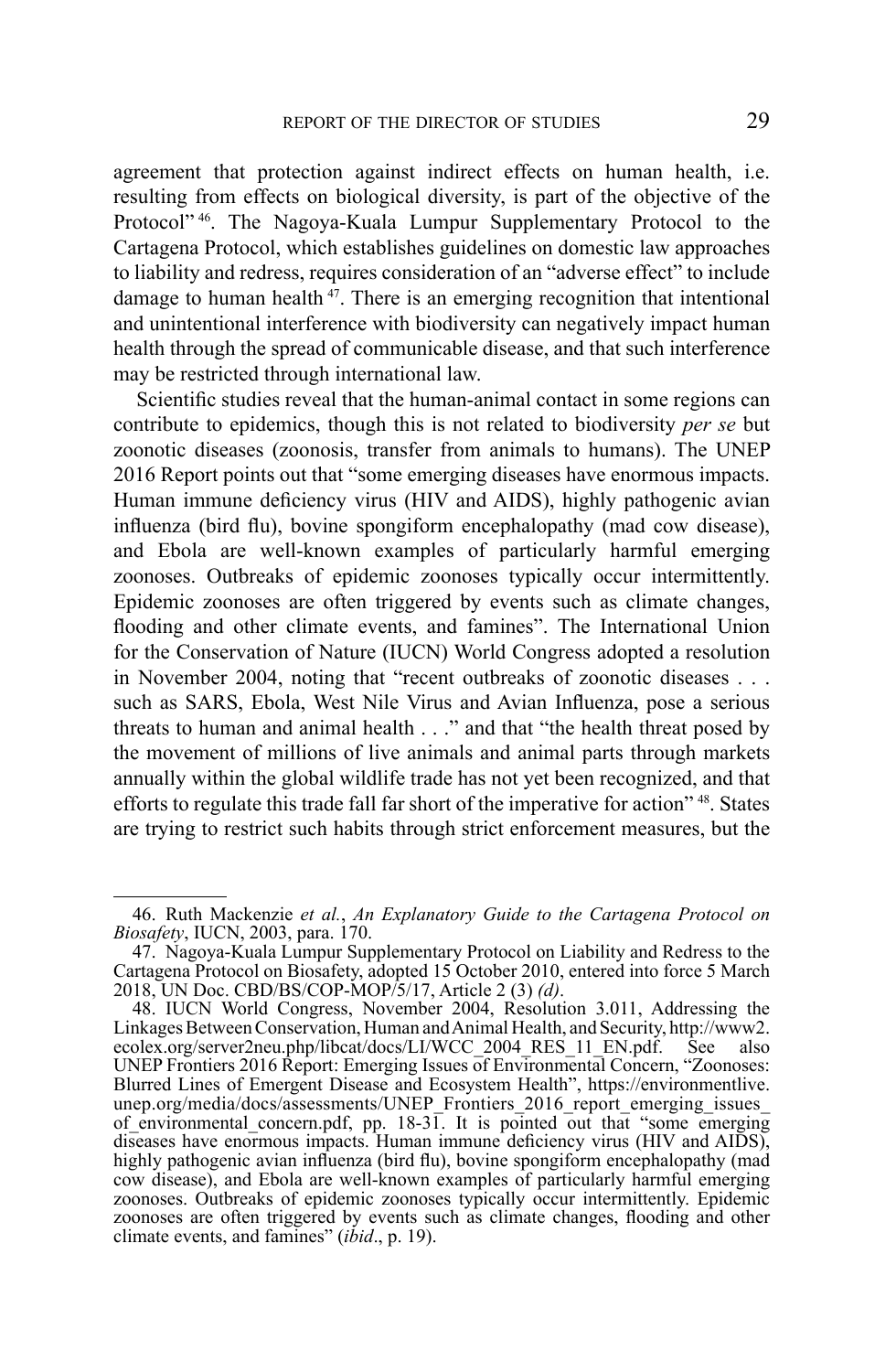efforts have not always been successful 49. In this context, it should be stressed that States should cooperate with the World Organisation for Animal Health (OIE) 50. Climate change also has a number of impacts on epidemics, including by increasing the spread of food-borne, water-borne and zoonotic diseases <sup>51</sup>. The preamble to the Paris Agreement recognises that parties should, when taking action to address climate change, respect, promote and consider their respective obligations on . . . the right to health.

# SECTION 5 **INTERNATIONAL TRADE AND INVESTMENT LAW**

International trade law may regulate, for example, restrictions on the export of medical goods or intellectual property in medicines. Depending on the circumstances, State action could run afoul of the general principles described in the General Agreement on Tariffs and Trade (GATT) and General Agreement on Trade in Services (GATS), as well as specific sectoral agreements such as the Agreement on Technical Barriers to Trade (TBT Agreement), the Agreement on the Application of Sanitary and Phytosanitary Measures (SPS Agreement) and the Agreement on Trade-Related Aspects of Intellectual Property Rights (TRIPS Agreement) 52. These rules of international trade law must be interpreted and applied in a mutually supportive manner

<sup>49.</sup> See Peng Yong, "Study on the Enforcement and Justice of Wildlife Crimes: From the Perspective of 1041 Judgments in 2019", Beijing DHH Law Firm Research Paper, 20 April 2020; Cao Yin, "Wildlife Protection Law to be Strengthened to Safeguard Health", *China Daily*, 11 February 2020, https://www.chinadaily.com.cn/a/202002/11/ WS5e420ff8a310128217276977.html. See also Jiwen Chang, "China's Legal Response to Trafficking in Wild Animals: The Relationship between International Treaties and Chinese Law", in Anne Peters (ed.), *Studies in Global Animal Law*, Max Planck Institute, 2020, pp. 71-80 (chap. 7). China imposed a fast-track and complete ban on the consumption of terrestrial wildlife on 24 February 2020 as a response to Covid-19. It was introduced in a format of a "decision" by the Standing Committee of the National People's Congress. This ban applies to the consumption of terrestrial wildlife, whether artificially bred or wild-sourced: a scope broader than the pre-existing laws that only cover rare or endangered species under specifical state protection. This decision is thought to have had a significant influence on the implementation and revision of the current Wildlife Protection Law in China, as well as new Chinese Biosafety Law that is being drafting at the time of writing.

<sup>50.</sup> For instance, in the WTO case *India – Measures Concerning the Importation of Certain Agricultural Products*, the Panel consulted with the OIE on the interpretation of the OIE Terrestrial Code in respect to India's domestic measures prohibiting the importation of certain agricultural products for fear of the avian influenza (para. 169 *infra*).

<sup>51.</sup> WHO (Report by the Director-General), "Health, Environment and Climate Change", 18 April 2019, WHA A/72/15, https://apps.who.int/gb/ebwha/pdf\_files/<br>WHA72/A72 15-en.pdf?ua=1.

<sup>52.</sup> For a general overview of the interactions between public health and trade law, see *WTO Agreements & Public Health* (footnote 14). See also WHO Executive Board, "International Trade and Health: Report by the Secretariat" (28 April 2005), EB 116/4 para 4.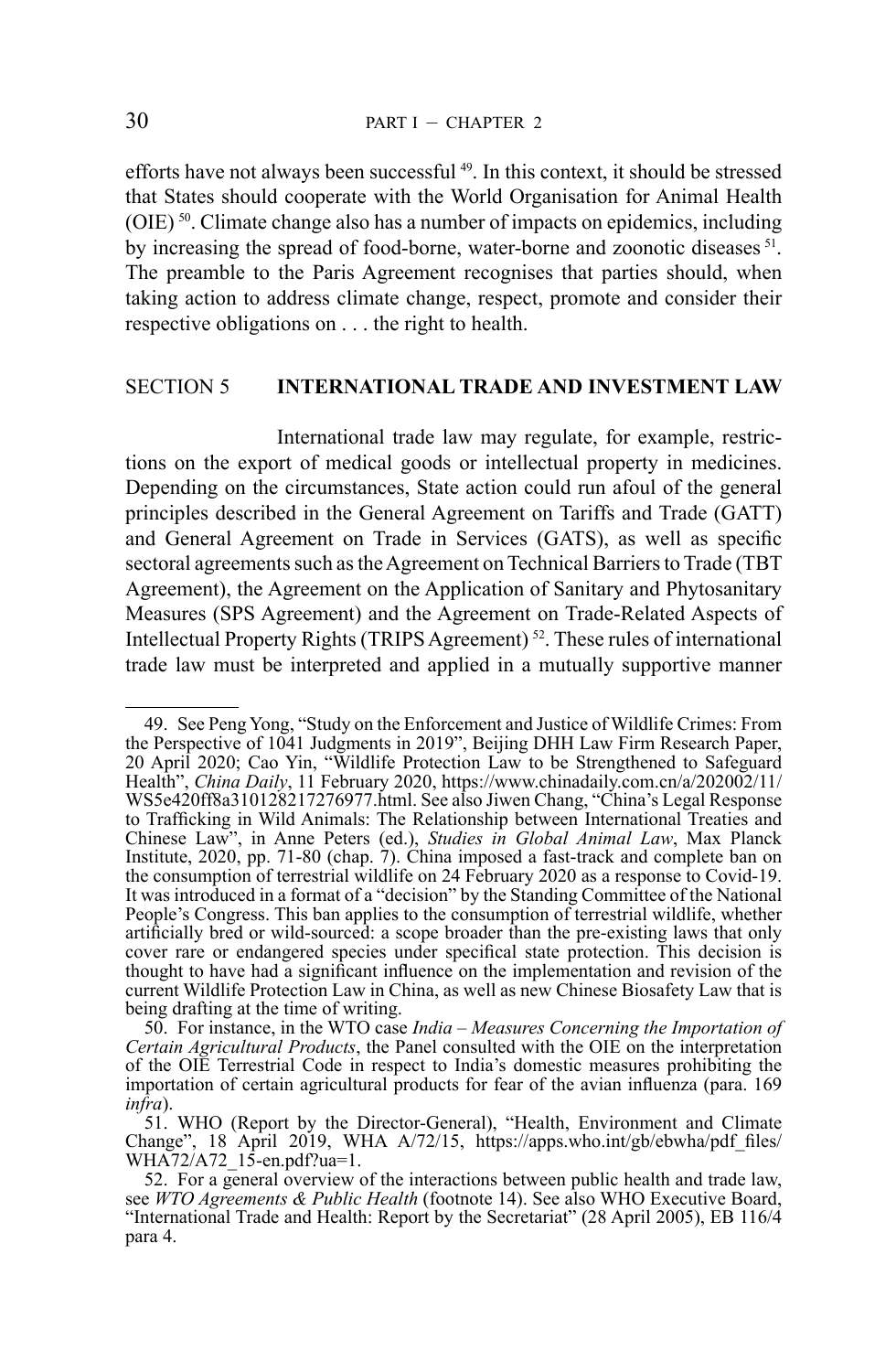with the rules of international public health law <sup>53</sup>, as the WTO Appellate Body has long held that the WTO law does not exist "in clinical isolation" from public international law 54 and that "relevant customary rules of interpretation of public international law" can be considered in the interpretation of WTO  $law<sup>55</sup>$ .

The GATT and GATS both enshrine a general principle of non-discrimination, from which derogation is allowed in limited circumstances 56. Applicable in this context are Articles XX and XIV respectively, which allow measures "necessary to protect human, animal or plant life or health" 57. The World Health Assembly has sought to "ensure that the interests of trade and health are appropriately balanced and coordinated" 58, a sentiment echoed in the Doha Declaration made by WTO ministers, which stated the TRIPS Agreement "can and should be interpreted and implemented in a manner supportive of WTO Members' right to protect public health and, in particular, to promote access to medicines for all" 59. It should be noted that Articles 7 and 8 of TRIPS, titled "Objectives" and "Principles" recognises that intellectual property should be protected and enforced in a manner conducive to social and economic welfare, and that members may adopt measures necessary to protect public health and nutrition provided they are consistent with the other provisions of TRIPS. The Doha Declaration recognises these two articles as particularly relevant to determining the object and purpose of the TRIPS Agreement, a position that also finds support in a recent decision of the WTO Appellate Body <sup>60</sup>.

As regards intellectual property, WTO members followed the Doha Declaration with an amendment to the TRIPS Agreement, taking effect in January 2017, which added an Article 31 *bis* clarifying when a State may impose compulsory licences on pharmaceutical products. Article 31 and

<sup>53.</sup> The principle of "mutual supportiveness" has been the part of the WTO GATT jurisprudence in its case law. Shinya Murase, Fourth Report on the Protection of the Atmosphere, A/CN.4/705, 2017, pp. 5-16. See also Shinya Murase, "Perspectives from International Economic Law on Transnational Environmental Issues", *Recueil des cours*, Vol. 253 (1995), pp. 283f.

<sup>54.</sup> WTO, Appellate Body report, *United States – Standards for Reformulated and Conventional Gasoline*, WT/DS2/AB/R, 29 April 1996, p. 17.

<sup>55.</sup> WTO, Appellate Body report, *India – Measures Concerning the Importation of Certain Agricultural Products*, WT/DS430/AB/R, 4 June 2015, para. 5.89.

<sup>56.</sup> For the general framework of non-discrimination, see General Agreement on Tariffs and Trade (hereinafter GATT), adopted 30 October 1947, entered into force 1 January 1948, Article I, and General Agreement on Trade in Services (hereinafter GATS), adopted 15 April 1994, entered into force 1 January 1995, Article II.

<sup>57.</sup> GATT Article XX; GATS Article XIV.

<sup>58.</sup> World Health Assembly, "International Trade and Health", WHA 59.26, 27 May 2006.

<sup>59.</sup> WTO, "Declaration on the TRIPS Agreement and Public Health", 14 November 2001, para 4.

<sup>60.</sup> WTO, Appellate Body report, *Australia – Tobacco Plain Packaging*, WT/DS435/AB/R, WT/DS441/AB/R, 9 June 2020, at paras. 6.657 to 6.658.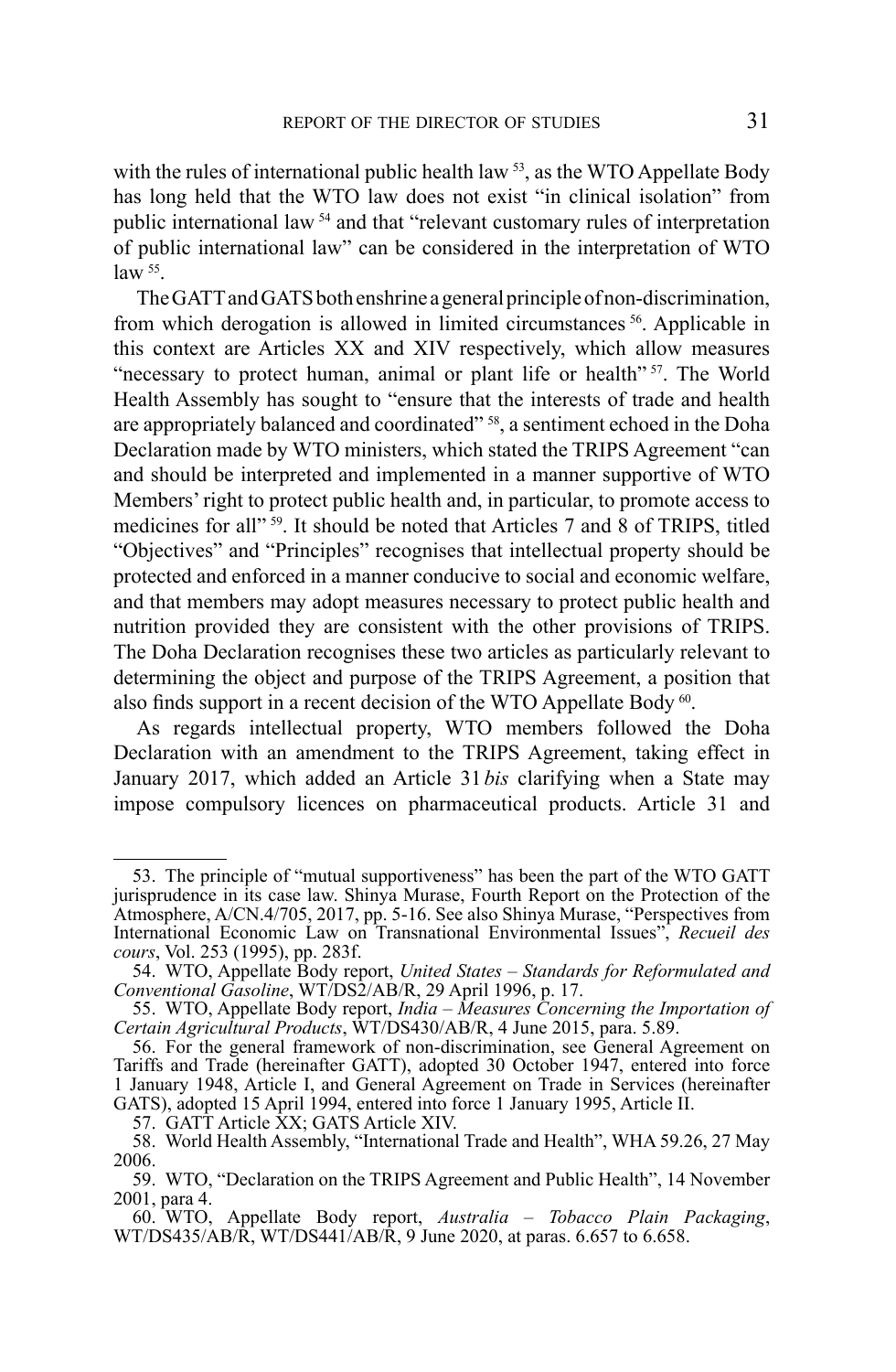31 *bis* of the Agreement must be read in conjunction with its Annex and Appendix. Article 31 provides that a State may "allow for other use of the subject matter of a patent without the authorization of the right holder" if the use is "predominately for the supply of the domestic market" of that State, among other requirements. This presented a problem for developing nations without pharmaceutical manufacturing capabilities 61. Article 31 *bis* allows the application of Article 31 by exporting States. It provides that "Article 31 *(f)* shall not apply with respect to the grant by [a State] of a compulsory license to the extent necessary for the purposes of production of a pharmaceutical product(s) and its export to an eligible importing Member(s)". Eligible importing members are defined in the Annex as a least-developed country with "insufficient or no manufacturing capacities in the pharmaceutical sector for the product(s) in question"  $62$ . The granting of compulsory licences must be performed in a manner consistent with the obligations of those agreements.

Two WTO dispute settlement cases which concern epidemics should be noted: one is the *Brazilian Tyre* case and the other the *Indian Agricultural Products* case. In the case of *Brasil – Measures Affecting Imports of Retreaded Tyres*, the European Communities complained Brazil's restriction of importation of retarded tyres. The Appellate Body upheld the Panel's finding that the import ban can be considered "necessary" within the meaning of Article XX *(b)*, and thus provisionally justified under that provision, but that it cannot be justified under the umbrella of Article XX. The Appellate Body  $63$  makes references to some infectious diseases: "At the end of their useful life, tyres become

<sup>61.</sup> Under Article 31, States may generally compulsorily license medicines for use within their territory, that the Doha Declaration confirms that they may choose the grounds on which they do so and that in situations of national emergency (which the Doha Declaration defines as including epidemics) the normal procedural requirement they have to follow of consultation with patent holders is waived.

<sup>62.</sup> *Agreement on Trade-Related Aspects of Intellectual Property Rights*, adopted 15 April 1994, entered into force 1 January 1995, Article 31*bis*. See also Suerie Moon and Thirukumaran Balasubramaniam, "The World Trade Organization: Carving out the Right to Health to Promote Access to Medicines and Tobacco Control in the Trade Arena", in Benjamin M. Meier and Lawrence O. Gostin (eds.), *Human Rights in Global Health*, Oxford University Press, 2018, pp. 379-386; Holger P. Hestermeyer, "Canadian-Made Drugs for Rwanda: The First Application of the WTO Waiver on Patents and Medicines", ASIL Insights, Vol. 11, No. 28 (2007).

<sup>63.</sup> *Brasil – Measures Affecting Imports of Retreaded Tyres*, WT/DS332/R, 7 June 2007; WT/DS332/AB/R, 3 December 2007. See Isabelle Van Damme. "III. WTO, Appellate Body Report, *Brazil – Measures Affecting Imports of Retreaded Tyres*, adopted on 17 December 2007," *International and Comparative Law Quarterly*, Vol. 57 (2008), p. 710f; Kevin R. Gray, "Brazil – Measures Affec Retreaded Tyres", *American Journal of International Law*, Vol. 102, No. 3 (2008), p. 610f; Julia Qin, "WTO Panel decision in *Brazil – Tyres* Supports Safeguarding Environmental Values," *ASIL Insights*, Vol. 23, No. 11 (2007), https://www.asil.org/ insights/volume/11/issue/23/wto-panel-decision-brazil-tyres-supports-safeguardingenvironmental; Philippe Sands *et al.*, *Principles of International Environmental Law*, 4th ed, Cambridge University Press, 2018, pp. 867-869.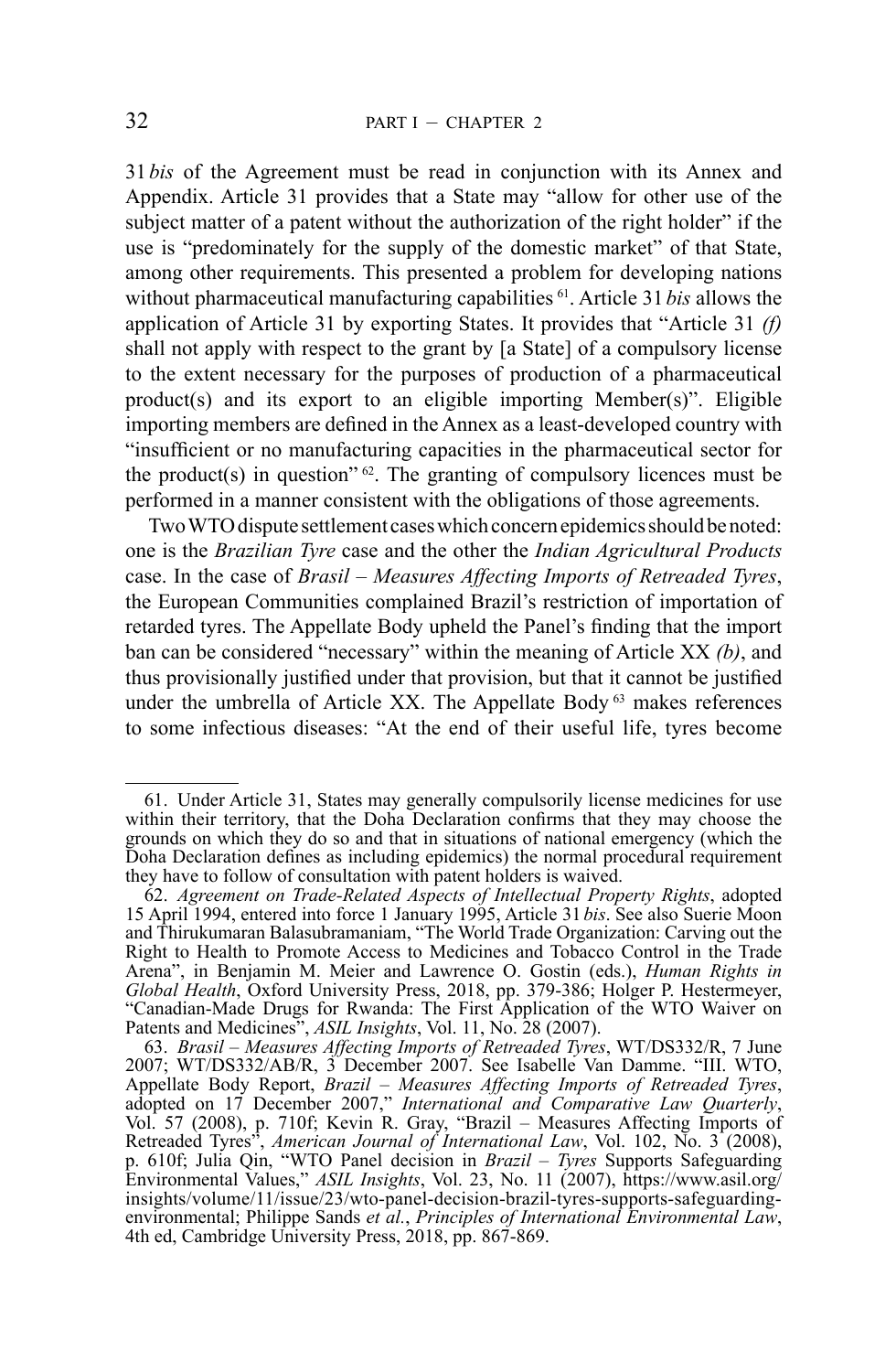waste, the accumulation of which is associated with risks to human, animal, and plant life and health. Specific risks to human life and health include: (i) the transmission of dengue, yellow fever and malaria through mosquitoes which use tyres as breeding grounds; . . ." (para. 119) <sup>64</sup>. The other case, *India – Measures Concerning the Importation of Certain Agricultural Products*, concerns India's import prohibition affecting certain agricultural products from countries reporting notifiable avian influenza to the OIE. This import prohibition is maintained through India's avian influenza measures, based on its domestic law, *inter alia*, the Livestock Importation Act. The United States complained the prohibitions imposed by India purportedly because concerns related to avian influenza were not based on the relevant international standard (the OIE Terrestrial Code) or on a scientific risk assessment  $65$ .

Due to a concern among GATT parties with measures imposed by some States within this exception, the SPS Agreement limited their application by requiring them to be based on the "available scientific evidence" <sup>66</sup>. Subsequent disputes brought before the WTO have clarified this requirement, most notably in the *Hormones* 67 and the *Radionuclides* 68 Appellate Body reports*.*

In the field of international investment law, many substantive guarantees of the international investment regime, as expressed in bilateral investment treaties and the investment chapters of free trade agreements, are likely to be triggered by a State's epidemic response, including, *inter alia*, national treatment, most favoured nation, fair and equitable treatment, full protection and security, non-discrimination and protection against expropriation 69.

<sup>64.</sup> The report also stated as follows: "In this case, the Panel identified the objective of the Import Ban as being the reduction of the exposure to risks arising from the accumulation of waste tyres. It assessed the importance of the interests underlying this objective. It found that risks of dengue fever and malaria arise from the accumulation of waste tyres and that the objective of protecting human life and health against such diseases "is both vital and important in the highest degree" (para. 179).

<sup>65.</sup> *India – Measures Concerning the Importation of Certain Agricultural Products*, WT/DS430/AB/R, 4 June 2015, para. 5.82.

<sup>66.</sup> *Agreement on the Application of Sanitary and Phytosanitary Measures*, adopted 15 April 1994, entered into force 1 January 1995, Article 5 (2). See also David P. Fidler, "Public Health and International Law: The Impact of Infectious Diseases on the Formation of International Legal Regimes, 1800-2000", in Andrew T. Price-Smith (ed.), *Plagues and Politics*, Palgrave Macmillan, 2001, pp. 271-274.

<sup>67.</sup> WTO, Appellate Body report, *European Communities: Measures Concerning Meat and Meat Products (Hormones)*, WT/DS26/AB/R and WT/DS48/AB/R, 16 January 1998, pp. 46-48, 72-85.

<sup>68.</sup> WTO, Appellate Body report, *Korea – Import Bans, and Testing and Certification Requirements for Radionuclides*, WT/DS495/AB/R, 11 April 2019.

<sup>69.</sup> For a general overview of the protections provided by international investment law, see Christoph Schreuer, "Investments, International Protection", in Rüdiger Wolfrum (ed.), *Max Planck Encyclopedia of Public International Law*, Oxford University Press, 2013.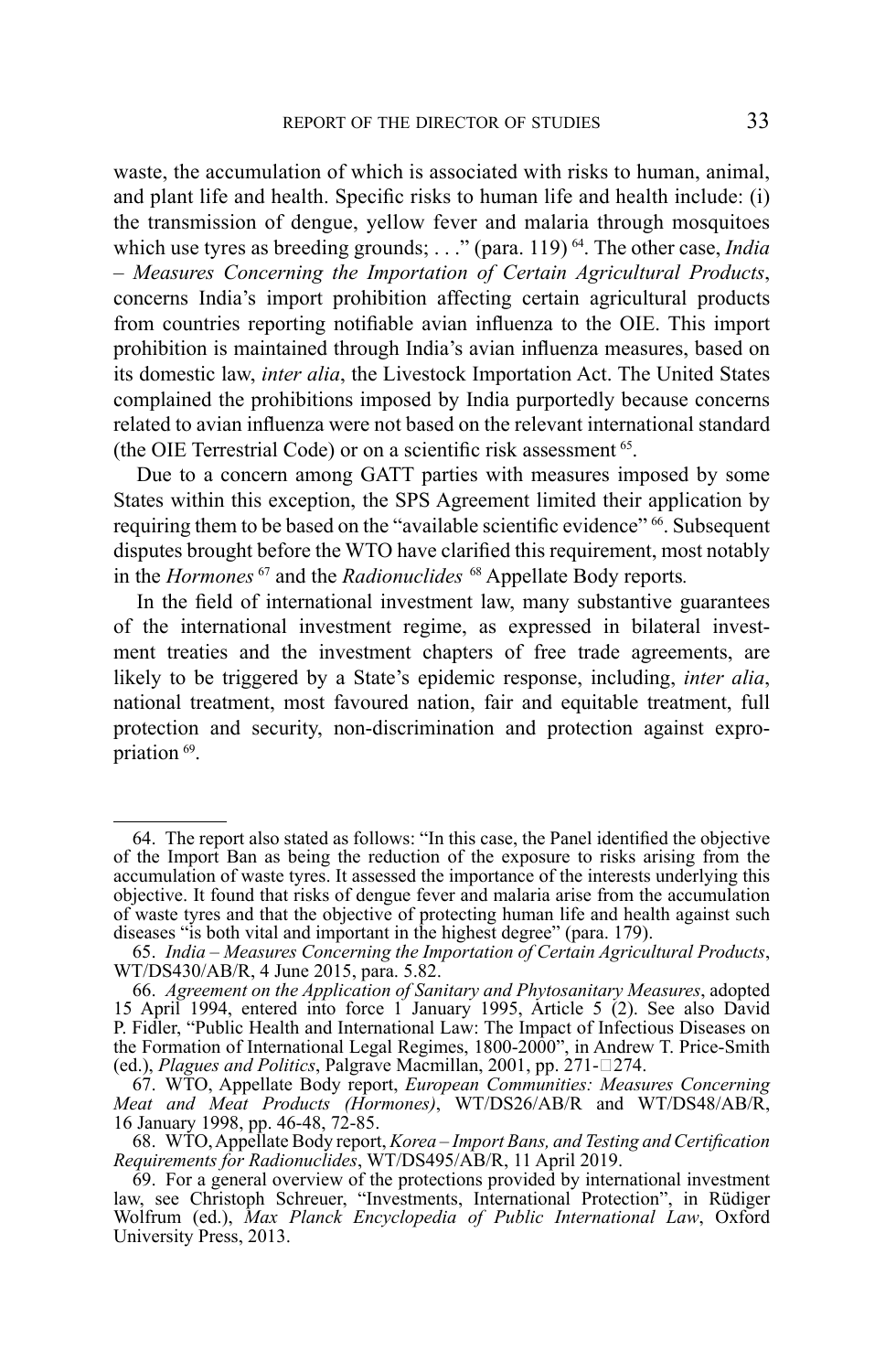One of the earliest cases on the matter is *Bischoff*, decided by the German-Venezuelan Claims Commission<sup>70</sup>. Though concerned with the protection of aliens and applying "absolute equity" rather than any clear rules of international law, the rulings of the Venezuelan Claims Commissions have continued vitality for international investment law  $71$ . In the context of the wrongful seizure of a carriage by police responding to the 1898 Venezuelan smallpox epidemic, the Commission stated that "during an epidemic of infectious disease there can be no liability for the reasonable exercise of police power, even though a mistake is made" <sup>72</sup>.

The current position developed by investor-State tribunals since *Bischoff*  is summarised in the 2016 *Philip Morris* award, which affirmed the existence of a "police powers doctrine" in customary international law as it relates to expropriation and public health  $73$ . The trend among such tribunals, including *Methanex* 74 and *Chemtura* 75, has been to examine whether an expropriation occurred depending "on the nature and purpose of the State's action" 76. The *Philip Morris* tribunal found the customary international law formulation to be reflected by the 2004 and 2012 US Model BIT: "Except in rare circumstances, non-discriminatory regulatory actions by a Party that are designed and applied to protect legitimate public welfare objectives, such as public health, safety, and the environment, do not constitute indirect expropriation" 77.

It remains to be clarified by investment tribunals how the "police powers doctrine" or the "general principles for the exercise of public power"  $\frac{78}{10}$  in the context of public health may apply to the other substantive guarantees described above, as the case law currently focuses on expropriation, though

77. *Ibid.*, paras. 300-301.

<sup>70.</sup> *Bischoff* case *(Germany/Venezuela)*, 1903, 10 RIAA 420-421.

<sup>71.</sup> Heather Bray, "Venezuelan Claims Commissions", in Hélène Ruiz Fabri (ed.), *Max Planck Encyclopedia of International Procedural Law*, Oxford University Press, 2018.

<sup>72.</sup> *Bischoff*, above footnote 70, p. 420.

<sup>73.</sup> *Philip Morris Brands SARL v Oriental Republic of Uruguay* (2016) (Award), ICSID Case No. ARB/10/7, paras 290-291.

<sup>74.</sup> *Methanex Corp v United States of America* (2005) (Final Award on Jurisdiction and Merits), UNCITRAL, Part. IV, Chap. D, para 7.

<sup>75.</sup> *Chemtura Corp* v. *Government of Canada* (2010) (Award), UNCITRAL para. 266.

<sup>76.</sup> *Philip Morris*, above footnote 73, para. 295.

<sup>78.</sup> Benedict Kingsbury and Stephan Schill, "Investor-State Arbitration as Governance: Fair and Equitable Treatment, Proportionality and the Emerging Global Administrative Law", in Albert Jan Van den Berg (ed.), *50 Years of the New York Convention: ICCA International Arbitration Conference* (ICCA Congress Series, Vol. 14), Kluwer Law International, 2009; see also Yuka Fukunaga, "Margin of Appreciation as an Indicator of Judicial Deference: Is It Applicable to Investment Arbitration?", *Journal of International Dispute Settlement*, Vol. 10 (2019), pp. 69- 87.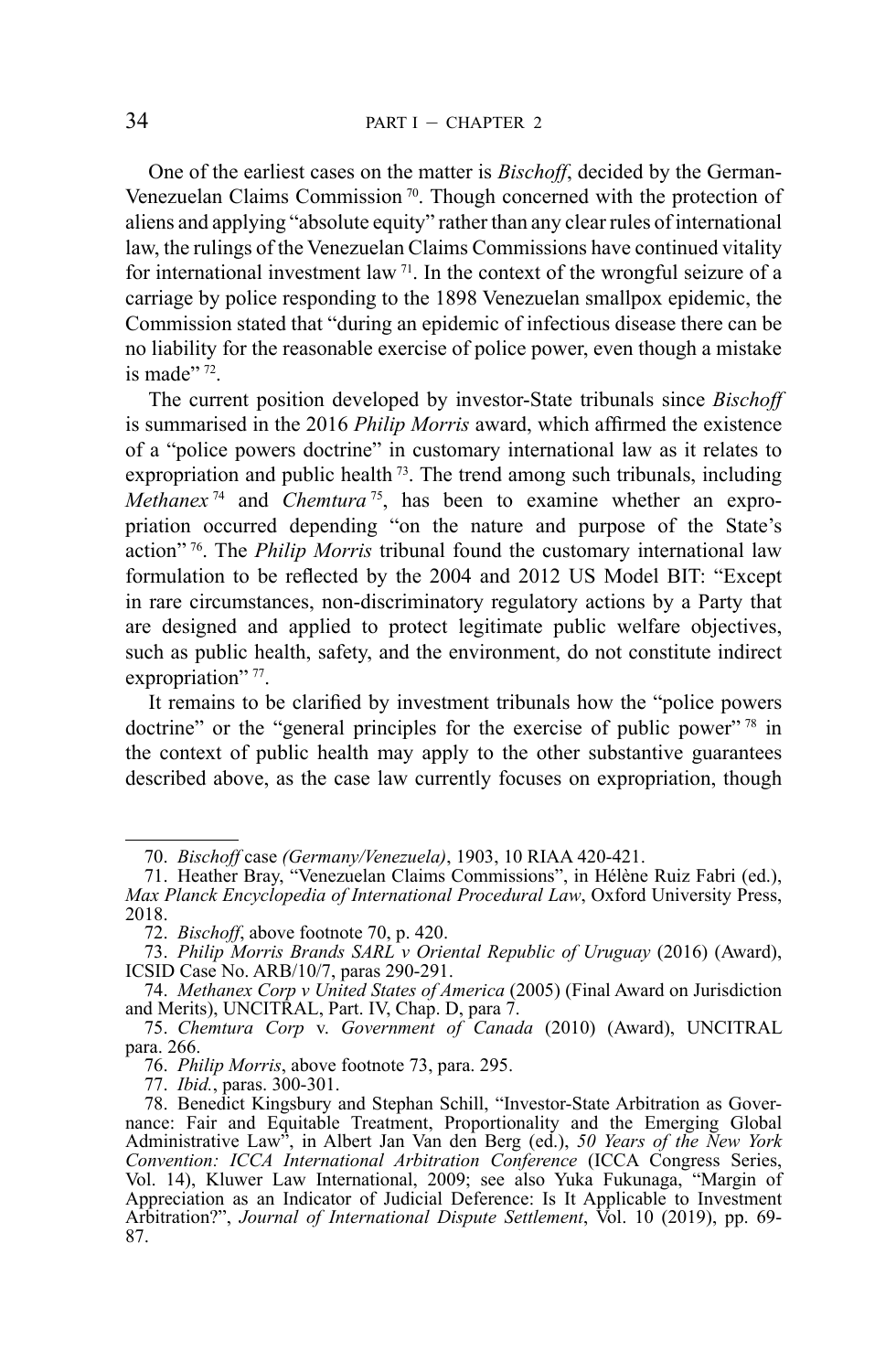there are also some cases on fair and equitable treatment  $\frac{79}{2}$ . Some guidance may be found in cases related to environmental regulations, which implicate other doctrines of international investment law 80.

#### SECTION 6 **INTERNATIONAL TRANSPORT LAW**

The obligation of all States to prevent, reduce and control epidemics is reflected in several international instruments on maritime and civil aviation law, as well as the IHR as it relates to these regimes. IHR Article 20 requires States to develop certain health-related "core capacities" at designated air and water ports within the time frame indicated by Article 19<sup>81</sup>. Under Article 14 of the Convention on International Civil Aviation (Chicago Convention), States agree "to take effective measures to prevent the spread" of communicable diseases through air travel <sup>82</sup>. Annex 9, Standard 8.16, of the Convention requires all States to "establish a national aviation plan in preparation for an outbreak of a communicable disease posing a public health risk or public health emergency of international concern" 83. The International Convention for the Control and Management of Ships' Ballast Water and Sediments, which regulates the emptying of ballast waters by vessels partially to prevent the spread of pathogens harmful to human health, obliges States to "develop national policies, strategies or programmes" 84. States must also ensure ports have "adequate facilities" to comply with the Convention 85.

Article 28 of the IHR provides that "a ship or an aircraft shall not be prevented for public health reasons from calling at any point of entry", but the same Article also provides: "However, if the point of entry is not quipped for applying health measures under these Regulations. The ship or aircraft may be ordered to proceed at its own risk to the nearest suitable point of entry available to it . . .". The State has an obligation to notify such measures to the WHO and to justify them with available scientific evidence (Art. 48, para. 3).

<sup>79.</sup> Campbell McLachlan, Matthew Weiniger and Laurence Shore, *International Investment Arbitration: Substantive Principles*, 2nd ed., Oxford University Press, 2017, at [7.153]-[7.173] (fair and equitable treatment).

<sup>80.</sup> For an overview, see Valentina Vadi, *Public Health in International Investment Law and Arbitration*, Taylor & Francis, 2012, pp. 127-159.

<sup>81.</sup> IHR Articles 19-20, which outline these "core capacities", with more detail in Annex I.

<sup>82.</sup> Convention on International Civil Aviation (Chicago Convention), adopted 7 December 1944, entered into force 4 April 1947, 15 UNTS 102, Article 14.

<sup>83.</sup> *Ibid*., Annex 9, Standard 8.16.

<sup>84.</sup> International Convention for the Control and Management of Ships' Ballast Water and Sediments (hereinafter Ballast Water Convention), adopted 13 February 2004, entered into force 8 September 2017, Article 4 (2).

<sup>85.</sup> Ballast Water Convention, Article 5 (1).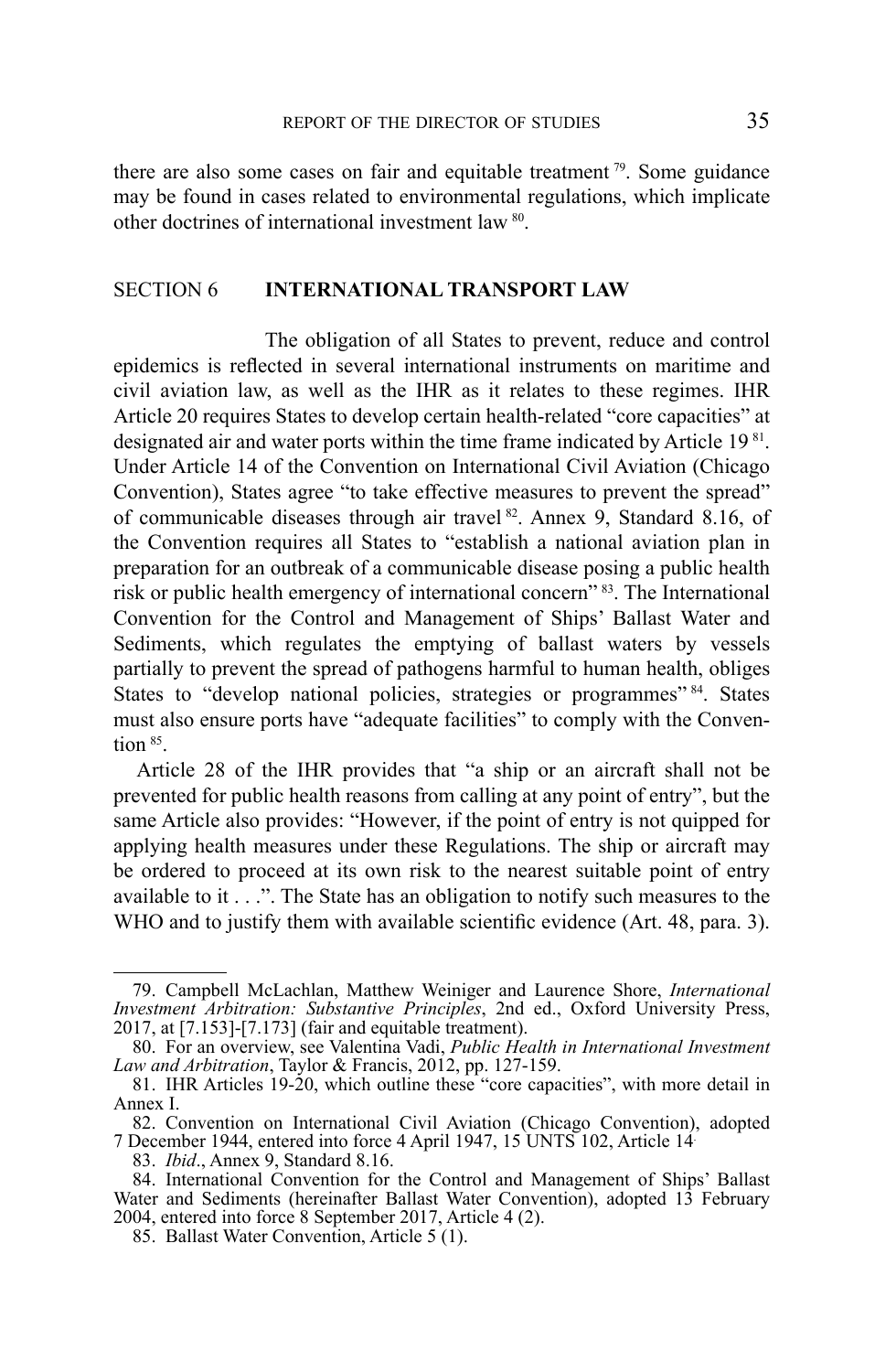The WHO may ask the State party concerned to reconsider the imposition of such measures (Art. 48, para. 4). In entering the ports, vessels must also be accorded *free pratique* 86. Public health measures may not be applied to vessels simply passing through their jurisdiction except in narrow circumstances  $^{87}$ . Public health restrictions of the State must be applied in a non-discriminatory fashion 88.

It would be necessary to indicate the possible measures to be taken, proceeding generally from least to most invasive measures, similar to Article 18 of the IHR, which describes a wider array of measures. In accord with Article 43 of the IHR, States may apply additional health measures beyond those explicitly required. It is also implicit in IHR Articles 23 and 31, which authorises the medical examination of travellers, and Article 34, which provides for the "inspection and isolation of containers". It is generally understood that not every air or water port within a State will have the required public health capabilities within the scope of Article 20 and Annex 1 of the IHR  $^{89}$ . It is recognised that inspection may be necessary before allowing a vessel to unload. This is authorised by UNCLOS Article 21 and IHR Article 27<sup>90</sup>. After such an inspection, or other evidence of a public health risk, certain measures may be taken by the State such as mandating the decontamination of vessels before unloading crew, passengers or cargo and quarantining affected vessels. IHR Article 27 provides that competent authorities "disinfect, decontaminate, disinsect or derat" the vessel, and may isolate the vessel to prevent the spread of disease. Articles 9 and 10 of the Ballast Water Convention allow States,

<sup>86.</sup> A certificate from the port health authorities that the ship is without infectious disease or plague on board and therefore permitted to enter port and to allow people to board and disembark.

<sup>87.</sup> The general obligation is reflected in the United Nations Convention on the Law of the Sea (hereinafter UNCLOS) but differs according to whether the ship is in a coastal State's territorial waters, defined in Article 3, or the State's exclusive economic zone (EEZ), defined in Article 57. In territorial waters, coastal States must accord vessels innocent passage according to Article 17, subject to actions meant to prevent the "infringement of . . . sanitary laws and regulations" as stated in Article 21. In the EEZ, the freedom of navigation is presumed (Arts. 58 and 87) and coastal States may not apply health measures, which are absent from matters over which they have jurisdiction according to Article 56. The IHR clarifies that coastal States must allow vessels showing signs of contamination, or originating from an affected area as defined by the WHO in Annex 5, to dock as a means to take on fuel, water, food and supplies (Arts. 25 and 27) when passing through the coastal State's territorial waters, though those vessels may be subject to public health restrictions.

<sup>88.</sup> UNCLOS Article 227; IHR Article 32; Ballast Water Convention, Article 3 (3); "by virtue of the prevailing global economic order, all States have a right to free general and maritime economic access and non-discrimination": International Tribunal for the Law of the Sea, *M/V "Saiga" (No. 2)* (Sep. Op. Laing), para. 56.

<sup>89.</sup> Article 28 further permits the competent authorities to order the vessel to "the nearest suitable point of entry available to it".

<sup>90.</sup> Article 9 of the Ballast Water Convention also allows inspections "for the purpose of determining whether the ship is in compliance with this Convention".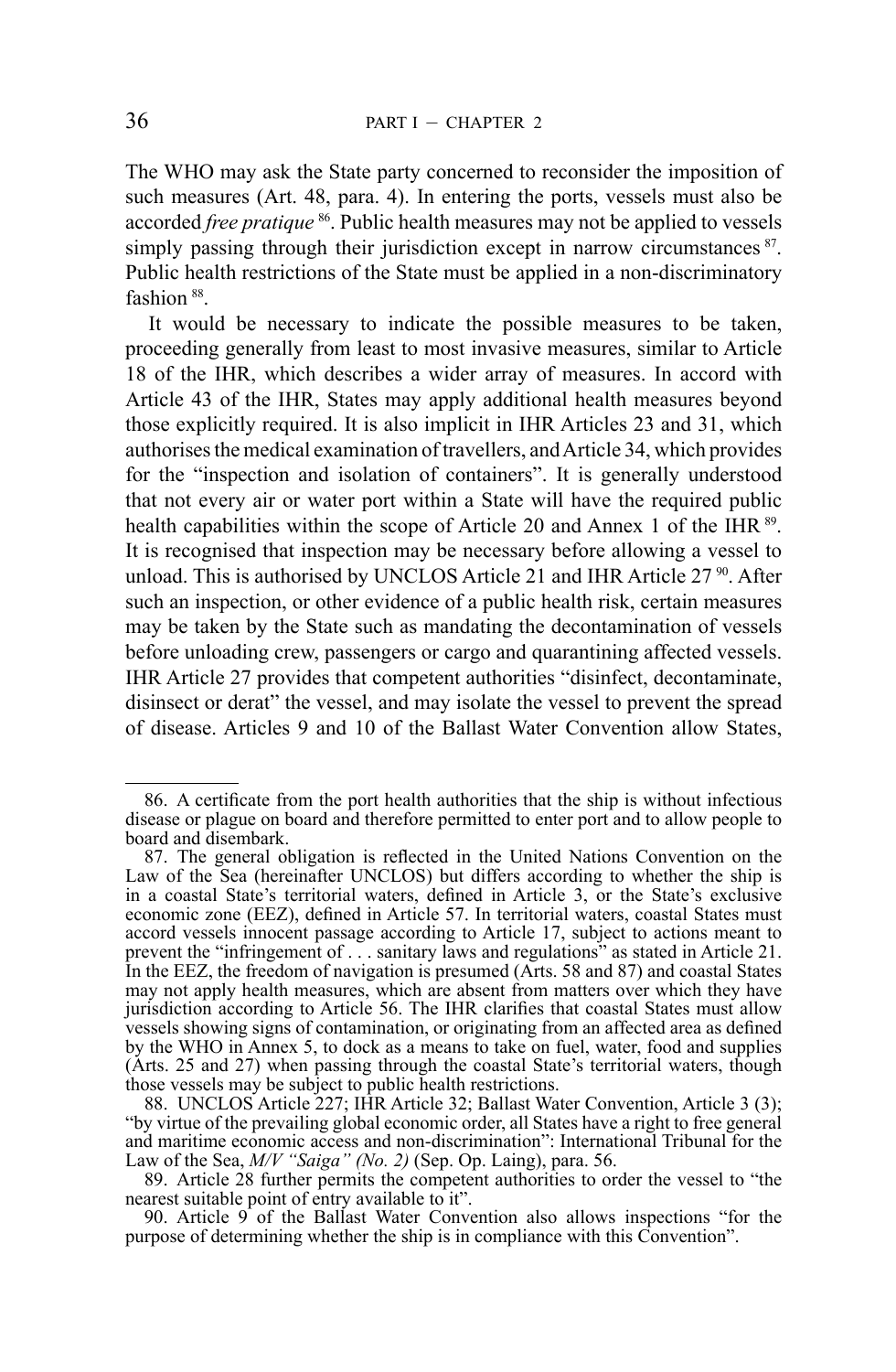after sampling a vessel's ballast water, to prohibit it from discharging such water until the "threat is removed" or to detain the vessel.

It must also be noted that UNCLOS Article 94 provides: "Every State shall effectively exercise its jurisdiction and control in administrative, technical and social matters over ships flying its flag." This duty is only absolute on the high seas; as noted above, and in UNCLOS Article 19(g), coastal States may apply national sanitary measures in territorial waters. Given IHR Article 43, these may be different from those of the flag State or may be harmonised by an international treaty. One such treaty is the Ballast Water Convention, which provides in Article 4 that "[e]ach Party shall require that ships to which this Convention applies and which are entitled to fly its flag or operating under its authority comply with the requirements set forth in this Convention".

Another is the Maritime Labour Convention, which states in Article V (2) that "[e]ach Member shall effectively exercise its jurisdiction and control over ships that fly its flag by establishing a system for ensuring compliance with the requirements of this Convention" including health regulations. IHR Annex 5, paragraph 3, provides that "States Parties should accept disinsecting, deratting and other control measures for conveyances applied by other States if methods and materials advised by the Organization have been applied". With regard to air travel, States must comply with the Standards and Recommended Practices outlined in Chicago Convention Annex 9, which cover the IHR and outbreaks of communicable disease. Considering all of the applicable international rules, the difference between coastal and flag State health regulations may be minimal, but more guidance is needed to manage obligations between the two. One such example is the questions posed by cruise ships, many of which remain in the grey areas of law 91.

Issues regarding the position of the vessel itself and that of its passengers and crew should be, in principle, separated. The rights of these persons should

<sup>91.</sup> For instance, the flag State of the cruise ship *Diamond Princess* was the United Kingdom and its owner was a United States corporation. When the ship was on the high seas, a coronavirus patient was found in the ship in February 2020, and after it anchored at Yokohama, Japan, it was not clear to what extent the Japanese government could exercise its jurisdiction over the treatment of the passengers while the captain of the ship was still directly in charge of the maintenance of the order in the ship. Some experts admitted that this was one of the gaps in the existing maritime law regime. It is reported that, as of 2 May 2020, over forty cruise ships all over the world have had confirmed positive cases of coronavirus. See also Donald Rothwell, "International Law and Cruise Ships: Sailing into Stormy Waters", website of the ANU College of Law, "COVID-19 and International Law", 28 April 2020, https://law.anu.edu.au/ research/essay/covid-19-and-international-law/international-law-and-cruise-shipssailing-stormy; Natalie Klein, "International Law Perspectives on Cruise Ships and COVID-19", *Journal of International Humanitarian Legal Studies*, Vol. 11, No. 2 (2020), pp. 282-295.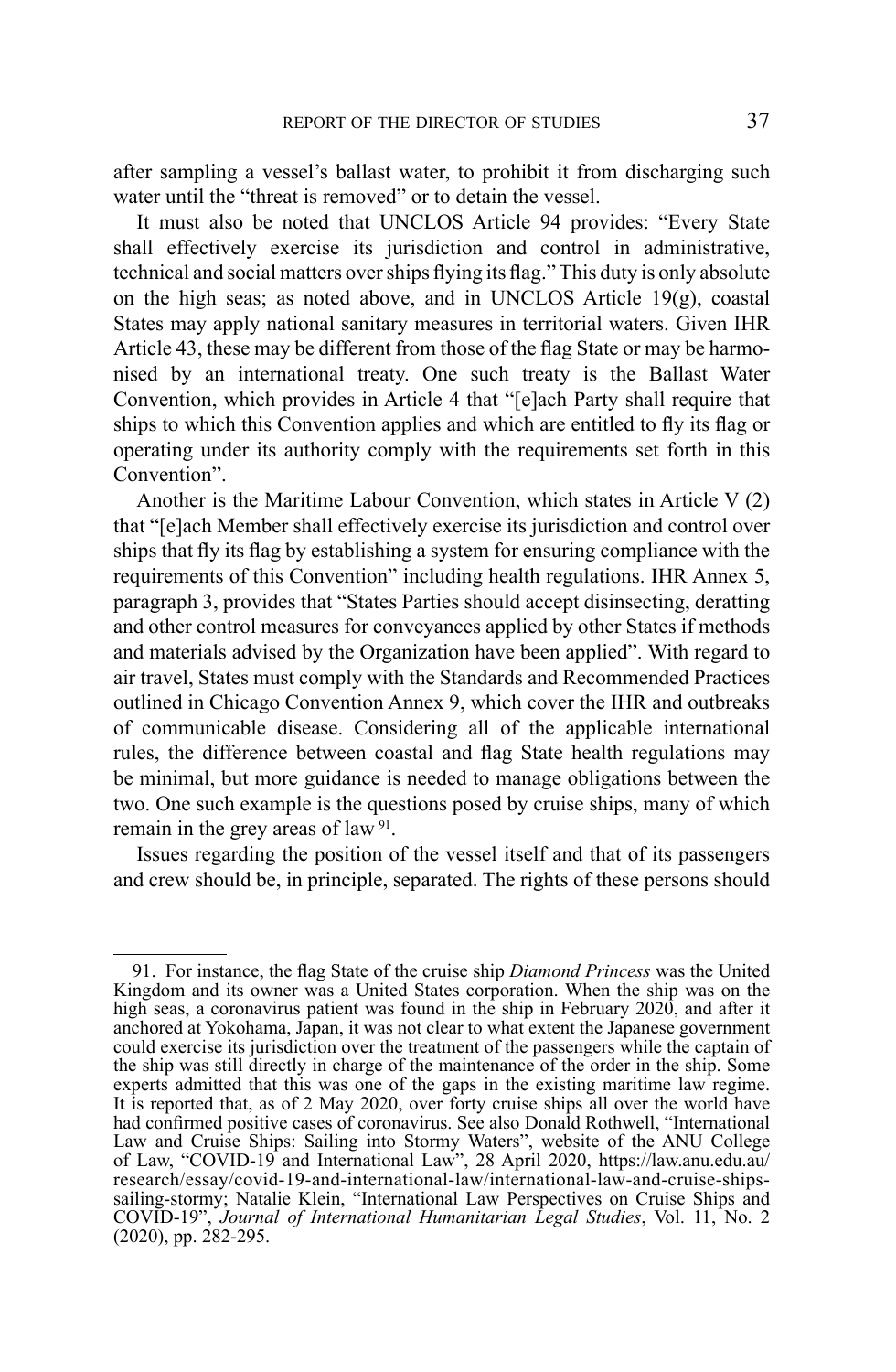be fully respected in accordance with the obligations of the affected States, including the treatment and safe repatriation of seafarers  $92$ .

## SECTION 7 **INTERNATIONAL LAW ON PEACE AND SECURITY AND INTERNATIONAL HUMANITARIAN LAW**

International law on public health has been relevant to international law of peace and security. The UN Security Council adopted Resolutions 1308 (2000)<sup>93</sup> and 1983 (2011)<sup>94</sup> on HIV/AIDS. It also adopted resolutions on the Ebola virus, comprising 2177 (2014)<sup>95</sup> addressing Western Africa and 2439 (2018)<sup>96</sup> addressing the Democratic Republic of the Congo (DRC). The resolutions all referred to "the Council's primary responsibility for the maintenance of the international peace and security" under the Charter. However, the Security Council, as a political organ of the UN, has not demonstrated consistency in addressing epidemics of international concern that have had impacts similar to HIV/AIDS and Ebola. The incidents of SARS, MERS, the H1N1 influenza and Zika virus have not received the same attention from it 97. Regarding the ongoing threat of Covid-19 in Sudan, it was five months after its outbreak that it was referred to by the Security Council 98.

<sup>92.</sup> International Maritime Organization, "Joint Statement IMO-ICAO-ILO on designation of seafarers, marine personnel, fishing vessel personnel, offshore energy sector personnel, aviation personnel, air cargo supply chain personnel and service provider personnel at airports and ports as key workers, and on facilitation of crew changes in ports and airports in the context of the COVID-19 pandemic", circular letter no. 4204/ add. 18, 26 May 2020.

<sup>93.</sup> UN Security Council Resolution 1308 (2000) on the Responsibility of the Security Council in the Maintenance of International Peace and Security: HIV/AIDS and International Peacekeeping Operations, S/RES/1308 (2000), 17 July 2000, https:// www.refworld.org/docid/3b00efd10.html.

<sup>94.</sup> UN Security Council Resolution 1983 (2011) on Impacts of HIV/AIDS Epidemic in Conflict and Post-Conflict Situations, S/RES/1983 (2011), 7 June 2011, https://www. refworld.org/docid/4e0c355d2.html.

<sup>95.</sup> UN Security Council Resolution 2177 (2014) on the Outbreak of the Ebola Virus in, and its Impact on, West Africa, S/RES/2177 (2014), 18 September 2014, https:// www.refworld.org/docid/546f0c644.html.

<sup>96.</sup> UN Security Council Resolution 2439 (2018) on Ebola in the DRC, S/RES/2439 (2018), 30 October 2018, https://undocs.org/S/RES/2439(2018).

<sup>97.</sup> J. Benton Heath, "Global Emergency Power in the Age of Ebola", *Harvard International Law Journal*, Vol. 57, No. 1 (2015), pp. 1-47; von Bogdandy and Villarreal, above footnote 4, pp. 22-23.

<sup>98.</sup> S/RES/2524 (3 June 2020) and S/RES/2525 (3 June 2020) on Sudan. S/RES/ 525 states as follows: "*Recognising* the impact of the COVID-19 pandemic on UNAMID's [United Nations Hybrid Operation in Darfur] drawdown" (Preamble, para. 5), "*Determining* that the situation in Darfur constitutes a threat to international peace and security" (Preamble, para. 8), and "Acting under Chapter VII of the United Nations Charter" (Preamble, para. 9), the Security Council "*Requests* UNAMID to provide support . . . to Sudan in its efforts to contain the spread of COVID-19 . . ." (main text, para. 6). Emphases in the original.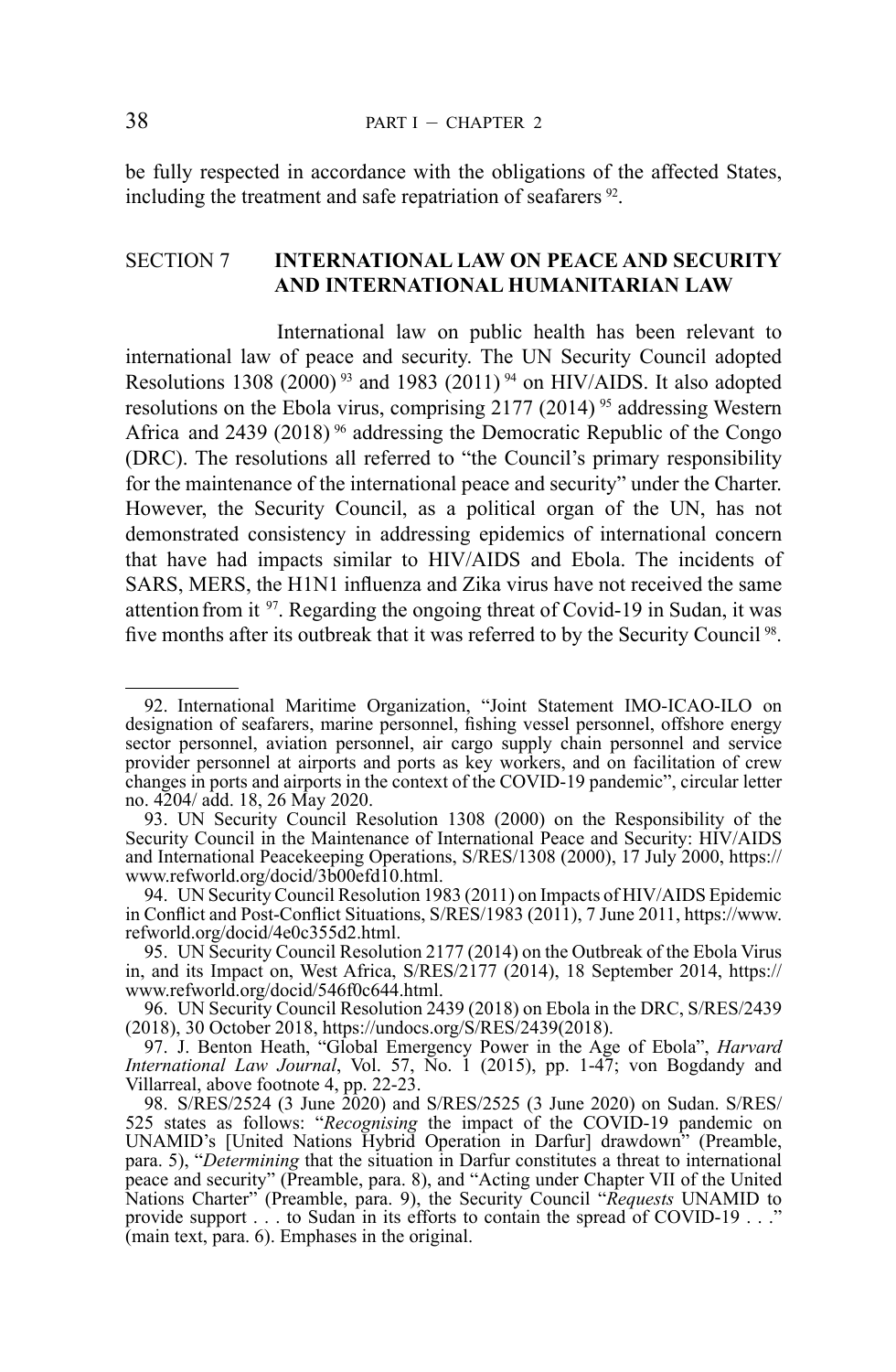The Security Council finally, on 1 July 2020, referred to the potential impact of Covid-19 to "conflict-affected countries", demanding a cessation of hostilities in all situations, and also recalling "the need for unity and solidarity with all those affected" 99. The linkage between international public health law and the international law on peace and security needs to be further explored.

International humanitarian law contains rules to protect the health of the sick, the shipwrecked, prisoners of war, civilians and medical personnel in armed conflicts 100. Article 12 of the 1949 Geneva Convention I for the Amelioration of the Condition of the Wounded and Sick in Armed Forces in the Field provides: "Members of the armed forces and other persons . . . who are wounded or sick . . . shall not willfully be left without medical assistance and care, nor shall conditions exposing them to contagion or infection be created" 101. Article 24 of the same Convention I stipulates: "Medical personnel exclusively engaged . . . in the prevention of disease . . . should be respected and protected in all circumstances". Article 29 of the 1949 Geneva Convention III Relative to the Treatment of Prisoners of War provides: "The Detaining Power shall be bound to take all sanitary measures necessary to ensure the cleanliness and healthfulness of camps, and to prevent epidemics". Furthermore, Article 56 of the 1949 Geneva Convention IV Relative to the Protection of Civilian Persons in Time of War provides: "To the fullest extent of the means available to it, the Occupying Power has the duty of ensuring and maintaining . . . the medical and hospital establishments and services, public health and hygiene in the occupied territory, with particular reference to the adoption and application of the prophylactic and preventive measures necessary to combat the spread of contagious diseases and epidemics. Medical personnel of all categories shall be allowed to carry out their duties". Article 91 of the same Convention IV provides, with regard to civilian internees, that " . . . [I]solation wards shall be set aside for cases of contagious or mental diseases". Common Article 3 of the Geneva Conventions provides for the minimum application of humane treatment in situations of non-international armed conflict 102. Protocols I and II additional to the Geneva Conventions 1977 provide for detailed obligations of the parties for the protection of the victims of international conflicts (Protocol I) and non-international conflicts (Protocol II) 103.

<sup>99.</sup> SRES/2352 (1 July 2020).

<sup>100.</sup> Obviously, "occupation" and "prisoners of war" are applicable only in international armed conflicts.

<sup>101.</sup> A similar provision is Article 12 of the 1949 Geneva Convention II for the Amelioration of the Condition of Wounded, Sick and Shipwrecked Members of Armed Forces at Sea.

<sup>102.</sup> See David A. Elder, "The Historical Background of common Article 3 of the Geneva Conventions of 1949", *Case Western Reserve Journal of International Law*, Vol. 11, No. 1 (1979), pp. 37-69.

<sup>103.</sup> See Robert Kolb and Richard Hyde, *An Introduction to the International Law of Armed Conflicts*, Hart Publishing, 2008, pp. 262-266; Claude Pilloud *et al.* (eds.),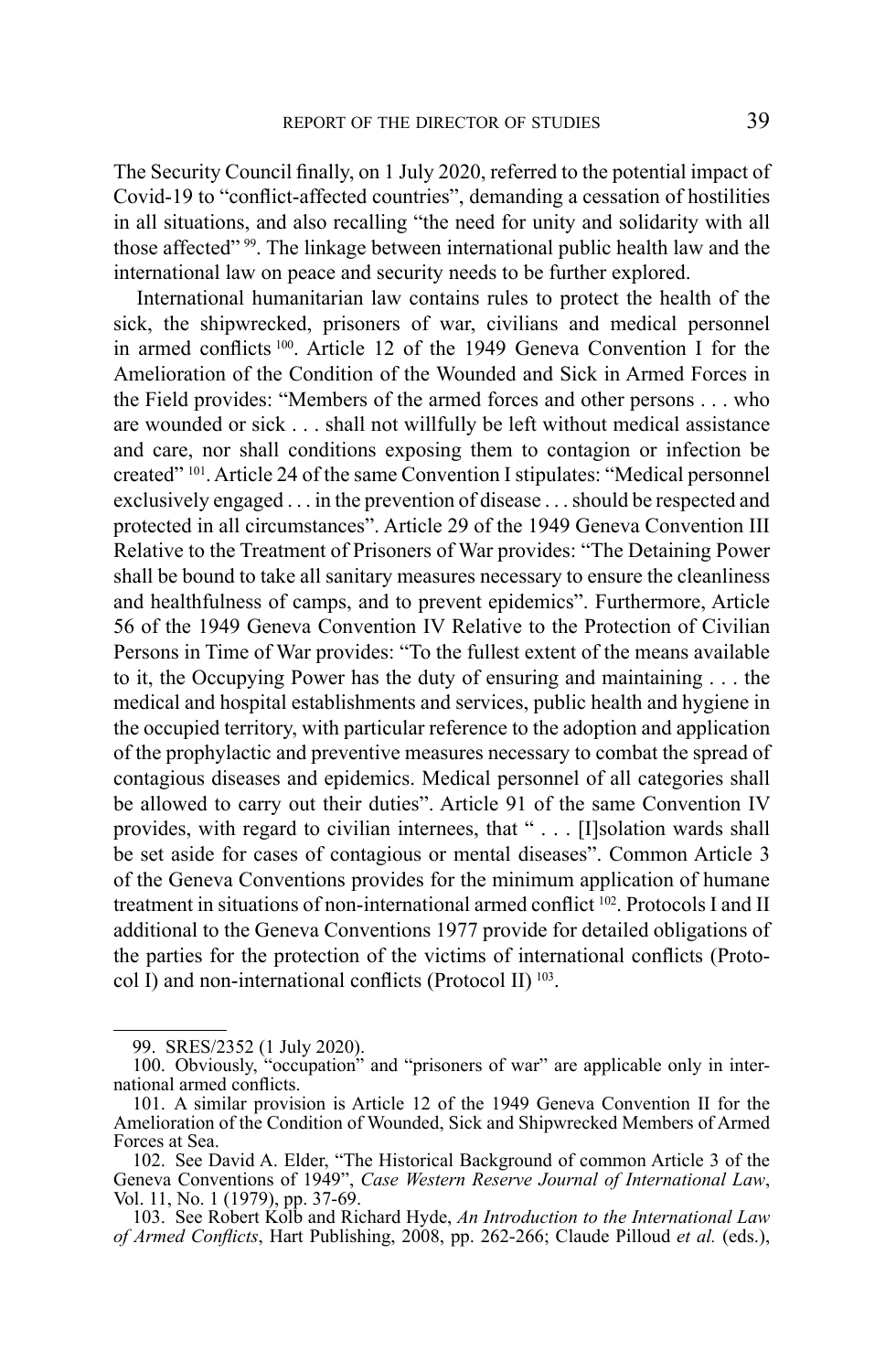Security Council Resolution 2439 (2018), determining that the situation constituted "a threat to international peace and security", calls for "immediate cessation of hostilities by all armed groups" in the DRC (para. 4), condemns "all attacks by armed groups, including those posing serious security risks for responders and jeopardizing the response to the Ebola outbreak" (para. 5) and demands that "all parties to the armed conflict fully respect international law, including, as applicable, . . . international humanitarian law, including their obligations under the Geneva Conventions of 1949 and the obligations applicable to them under the Additional Protocols thereto of 1977 and 2005". Security Council Resolution 2532 (1 July 2020) called for a general and immediate cession of hostilities in all situations due to Covid-19. (Unlike the above resolution on Ebola, this resolution does not refer to "a threat to international peace and security".)

International public health law also has some relevance to the arms control dimension, particularly in the context of the Biological Weapons Convention 104.

# SECTION 8 **OTHER LAWS**

Having referred to previous draft articles to the major fields of international law that are most closely related to public health law, it may be necessary to attempt to cover other rules of international law. It would require that these laws also be identified, interpreted, applied and implemented in a harmonious and systemic manner.

International law relating to immigration is relevant to the extent that it is concerned with the movement of persons, in particular the restrictions of entry into and exit from a country due to the spread of epidemics which adversely affects the rights of migrants, refugees and other displaced persons 105. For a refugee or an asylum seeker, the principle of non-refoulement (Art. 33, para. 1, of the Refugee Convention) must be respected, which is an absolute and non-derogable rule under the UN Convention on the Prohibition of Torture (Art. 3). On a practical point, the concern should be addressed that refoulement itself may contribute to the international spread of a disease 106. It should also

*Commentary on the Additional Protocols of 8 June 1977 to the Geneva Conventions of 12 August 1949*, Martinus Nijhoff, 1987, pp. 861-890.

<sup>104.</sup> Convention on the Prohibition of the Development, Production and Stockpiling of Bacteriological (Biological) and Toxin Weapons and on Their Destruction, 1972, 1015 UNTS 163. See Fidler, above footnote 1, pp. 33-35.

<sup>105.</sup> Institut d'Etudes Européennes de l'Université Libre de Bruxelles, "Human Mobility and Human Rights in the COVID-19 Pandemic: Principles of Protection for Migrants, Refugees, and Other Displaced Persons", 30 April 2020, https://www.iee-<br>ulb.eu/en/blog/news/human-mobility-and-human-rights-in-the-covid-19-pandemic/. ulb.eu/en/blog/news/human-mobility-and-human-rights-in-the-covid-19-pandemic/. 106. Kate Ogg, "COVID-19 Travel Restrictions: A Violation of Non-Refoulement

Obligations?", website of the ANU College of Law, "COVID-19 and International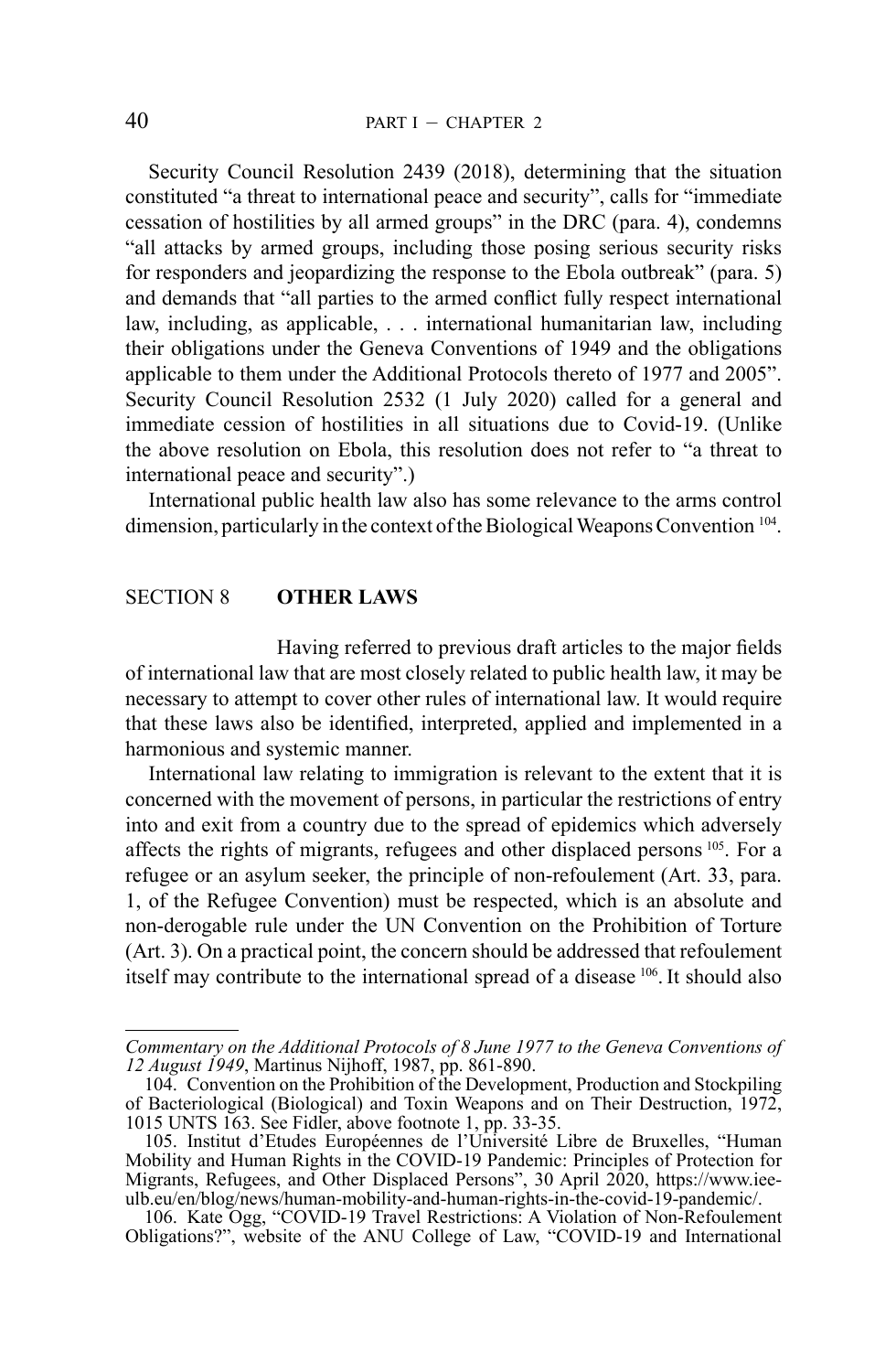be noted that the prohibition of "collective expulsion" could be relevant in this type of situation 107. If a movement takes the form of a "mass migration", it may pose a more serious problem in the case of an epidemic  $108$ .

Large-scale epidemics often disrupt economic activities, forcing many businesses and industries to close or suspend operation, leading to financial difficulties. The World Bank group created in 2017 the Pandemic Emergency Financing Facility (PEF)<sup>109</sup>, aimed at enhancing the immediate availability of financial support during the outbreak of epidemics, mainly addressing low-income countries <sup>110</sup>. It is reported however that the PEF has not proven successful due to the limited funds it has raised and the limited list of eligible diseases, among other reasons<sup>111</sup>.

With regard to international labour law, it may be noted that the International Labour Organization (ILO) has established international rules governing occupational health and safety. The ILO's Forced Labour Convention of 1930 noted in Article 2 (2) that the term "forced or compulsory labor" did not include "any work or service exacted in cases of emergency, that is to say, in the event of war or of a calamity or threatened calamity, such as . . . violent epidemic or epizootic diseases . . . and in general any circumstance that would endanger the existence or the well-being of the whole or part of the population". Such a policy has been superseded by multiple universal and regional human rights treaties that have been adopted in the post-war world. The ILO Convention Concerning Occupational Safety and Health and the Working Environment provides, in Article 4, paragraph 1, that "[e]ach Member shall . . . formulate, implement and periodically review a coherent national policy on occupational safety, occupational health and the working environment". This Convention specifically refers to workers handling "biological substances" (Art. 5 *(a)*), "biological agents in respect of the risk to the health of workers" (Art. 11 *(f)*)

Law", 24 April 2020, https://law.anu.edu.au/research/essay/covid-19-and-internationallaw/covid-19-travel-restrictions-violation-non-refoulement-obligations.

<sup>107.</sup> See Articles on Expulsion of Aliens, Article 9 (Prohibition of Collective Expulsion), *Official Records of the General Assembly, Sixty-Ninth Session*, Suppl. 10, Report of the International Law Commission, sixth-sixth session, 2014, pp. 21-59.

<sup>108.</sup> See Maurice Kamto (Rapporteur of the Sixteenth Commission), "Migrations de Masse", *Annuaire de l'Institut de droit international* (hereinafter *IDI Annuaire*), Vol. 77-I (2016), pp. 115-258; Final Resolution, *IDI Annuaire*, Vol. 78 (2017), pp. 131- 213.

<sup>109.</sup> See World Bank Steering Body, "Pandemic Emergency Financing Facility Framework", 27 June 2017, http://pubdocs.worldbank.org/en/670191509025137260/<br>PEF-Framework.pdf. PEF-Framework.pdf. 110. World Bank, *Pandemic Emergency Financing Facility*, operational brief,

<sup>2019,</sup> http://pubdocs.worldbank.org/en/478271550071105640/PEF-Operational-Brief-Feb-2019.pdf. It is reported that the World Bank has recently decided to cancel plans for another round of pandemic bonds. See Camilla Hodgson, "World Bank Ditches Second Round of Pandemic Bonds", *Financial Times*, 5 July 2020, https://www. ft.com/content/949adc20-5303-494b-9cf1-4eb4c8b6aa6b [subscription required].

<sup>111.</sup> Von Bogdandy and Villarreal, above footnote 4, pp. 24-25.